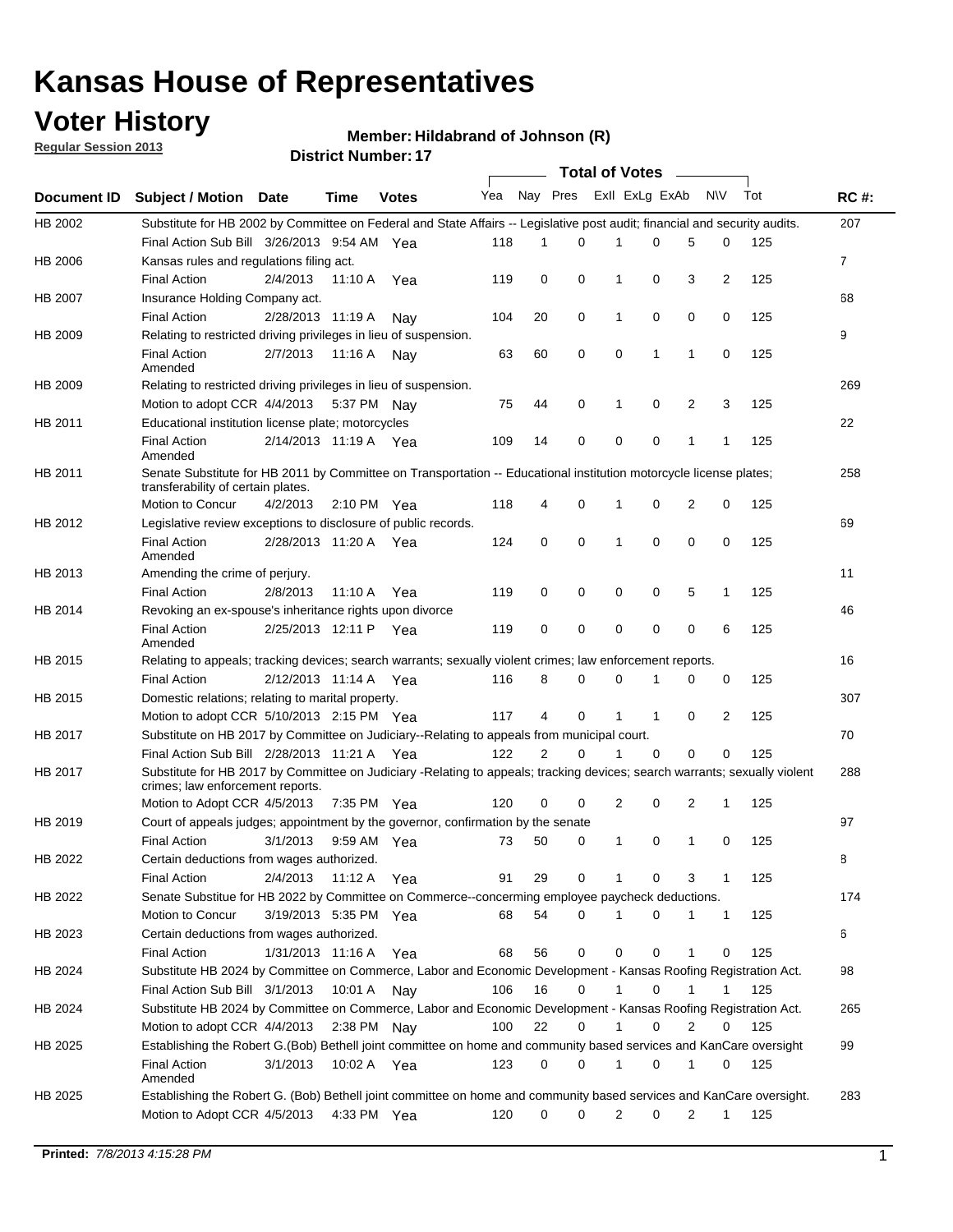## **Voter History**

**Regular Session 2013**

#### **Member: Hildabrand of Johnson (R)**

|                    |                                                                                                                                                                                                                                                        |                       |             |              |     |             | <b>Total of Votes</b> |                |                | $\sim$         |           |     |             |
|--------------------|--------------------------------------------------------------------------------------------------------------------------------------------------------------------------------------------------------------------------------------------------------|-----------------------|-------------|--------------|-----|-------------|-----------------------|----------------|----------------|----------------|-----------|-----|-------------|
| <b>Document ID</b> | Subject / Motion Date                                                                                                                                                                                                                                  |                       | <b>Time</b> | <b>Votes</b> | Yea | Nay Pres    |                       |                | Exll ExLg ExAb |                | <b>NV</b> | Tot | <b>RC#:</b> |
| HB 2028            | Providing for venue in Shawnee County District Court in certain forfeiture proceedings                                                                                                                                                                 |                       |             |              |     |             |                       |                |                |                |           |     | 12          |
|                    | <b>Final Action</b><br>Amended                                                                                                                                                                                                                         | 2/8/2013              | 11:12 A Yea |              | 119 | 1           | $\Omega$              | $\mathbf 0$    | $\mathbf 0$    | 5              | 0         | 125 |             |
| HB 2028            | Providing for venue in Shawnee County District Court in certain forfeiture proceedings                                                                                                                                                                 |                       |             |              |     |             |                       |                |                |                |           |     | 199         |
|                    | Motion to Concur                                                                                                                                                                                                                                       | 3/25/2013 9:36 AM Yea |             |              | 120 | 0           | 0                     | 2              | 0              | 2              | 1         | 125 |             |
| HB 2030            | Creating wounded warrior deer hunting permits for injured combat veterans.                                                                                                                                                                             |                       |             |              |     |             |                       |                |                |                |           |     | 25          |
|                    | <b>Final Action</b><br>Amended                                                                                                                                                                                                                         | 2/15/2013 11:16 A     |             | Yea          | 115 | 0           | 0                     | $\overline{2}$ | 2              | 3              | 3         | 125 |             |
| HB 2033            | Concerning the regulation of knives                                                                                                                                                                                                                    |                       |             |              |     |             |                       |                |                |                |           |     | 143         |
|                    | <b>Final Action</b>                                                                                                                                                                                                                                    | 3/7/2013              | 12:12 P     | Yea          | 93  | 28          | 0                     | 1              | 0              | 3              | 0         | 125 |             |
| HB 2033            | Concerning the regulation of knives.                                                                                                                                                                                                                   |                       |             |              |     |             |                       |                |                |                |           |     | 270         |
|                    | Motion to adopt CCR 4/4/2013                                                                                                                                                                                                                           |                       | 5:43 PM Yea |              | 95  | 26          | 0                     |                | 0              | 3              | 0         | 125 |             |
| HB 2034            | Human trafficking; crimes of commercial sexual exploitation of a child, selling sexual relations, promoting the sale of sexual<br>relations and buying sexual relations; children in need of care; staff secure faciliies.                             |                       |             |              |     |             |                       |                |                |                |           |     | 17          |
|                    | <b>Final Action</b><br>Amended                                                                                                                                                                                                                         | 2/12/2013 11:16 A Yea |             |              | 124 | $\Omega$    | 0                     | 0              | 1              | 0              | 0         | 125 |             |
| HB 2034            | S Sub for HB 2034 by Committee on Judiciary - Human trafficking; crimes of commercial sexual exploitation of a child, selling<br>sexual relations, promoting the sale of sexual relations and buying sexual relations; children in need of care; staff |                       |             |              |     |             |                       |                |                |                |           |     | 282         |
|                    | Motion to Adopt CCR 4/5/2013 4:18 PM Yea                                                                                                                                                                                                               |                       |             |              | 120 | $\mathbf 0$ | 0                     | $\overline{2}$ | $\mathbf 0$    | $\overline{2}$ | 1         | 125 |             |
| HB 2035            | Cities; experience requirements for plumbers, electricians and certain mechanical contractors.                                                                                                                                                         |                       |             |              |     |             |                       |                |                |                |           |     | 29          |
|                    | <b>Final Action</b>                                                                                                                                                                                                                                    | 2/18/2013 11:16 A     |             | Yea          | 117 | 2           | 0                     | 2              | 0              | 4              | 0         | 125 |             |
| HB 2037            | Public property; religious displays; other displays.                                                                                                                                                                                                   |                       |             |              |     |             |                       |                |                |                |           |     | 176         |
|                    | <b>Final Action</b>                                                                                                                                                                                                                                    | 3/20/2013 10:27 A     |             | Yea          | 120 | 3           | $\mathbf 0$           | 1              | 0              | 1              | 0         | 125 |             |
| HB 2041            | Criminal history record information; definition; municipal court reporting; district court reporting.                                                                                                                                                  |                       |             |              |     |             |                       |                |                |                |           |     | 19          |
|                    | <b>Final Action</b>                                                                                                                                                                                                                                    | 2/13/2013 11:23 A     |             | Yea          | 119 | 3           | 0                     | 0              | 0              | 3              | 0         | 125 |             |
| HB 2042            | Appraisal of property for taxation purposes; appeals; changes.                                                                                                                                                                                         |                       |             |              |     |             |                       |                |                |                |           |     | 158         |
|                    | <b>Final Action</b><br>Amended                                                                                                                                                                                                                         | 3/18/2013 11:19 A     |             | Nav          | 109 | 12          | 0                     | $\overline{2}$ | 0              | 2              | 0         | 125 |             |
| HB 2043            | Aggravated battery; driving under the influence.                                                                                                                                                                                                       |                       |             |              |     |             |                       |                |                |                |           |     | 100         |
|                    | <b>Final Action</b><br>Amended                                                                                                                                                                                                                         | 3/1/2013              | 10:03 A Yea |              | 123 | 0           | 0                     | 1              | 0              | 1              | 0         | 125 |             |
| HB 2043            | Senate Substitute for HB 2043 by Committee on Judiciary - Attorney general; duties and responsibilities; notice of intent to<br>seek the death penalty.                                                                                                |                       |             |              |     |             |                       |                |                |                |           |     | 271         |
|                    | Motion to adopt CCR 4/4/2013                                                                                                                                                                                                                           |                       | 5:48 PM     | Yea          | 121 | 0           | 0                     | 1              | 0              | 3              | 0         | 125 |             |
| HB 2044            | Increasing the penalty for a person who distributes a controlled substance that causes great bodily harm or death.                                                                                                                                     |                       |             |              |     |             |                       |                |                |                |           |     | 101         |
|                    | <b>Final Action</b><br>Amended                                                                                                                                                                                                                         | 3/1/2013              | 10:05 A     | Nav          | 112 | 11          | 0                     | 1              | 0              | 1              | 0         | 125 |             |
| HB 2047            | Requiring certain municipalities to vote to increase property tax revenues over previous year when such increase exceeds<br>inflation; publication.                                                                                                    |                       |             |              |     |             |                       |                |                |                |           |     | 186         |
|                    | <b>Final Action</b><br>Amended                                                                                                                                                                                                                         | 3/21/2013 11:29 A Yea |             |              | 68  | 53          | 0                     | 1              | 0              | 3              | 0         | 125 |             |
| HB 2049            | Kansas department of agriculture; increasing certain fees and eliminating sunsets on various program fees.                                                                                                                                             |                       |             |              |     |             |                       |                |                |                |           |     | 59          |
|                    | Final Action<br>Amended                                                                                                                                                                                                                                | 2/27/2013 12:23 P     |             | Nay          | 77  | 46          | 0                     | 1              | 0              | 1              | 0         | 125 |             |
| HB 2049            | Kansas department of agriculture; increasing certain fees; concerning sunsets on various program fees.                                                                                                                                                 |                       |             |              |     |             |                       |                |                |                |           |     | 324         |
|                    | Motion to adopt CCR 6/2/2013                                                                                                                                                                                                                           |                       | 12:28 A     | Nav          | 45  | 64          | 0                     | 1              | 0              | 6              | 9         | 125 |             |
| HB 2050            | Agriculture; agricultural chemical registration; pesticide business liablity insurance; repeal of the Kansas agricultural liming<br>materials act.                                                                                                     |                       |             |              |     |             |                       |                |                |                |           |     | 60          |
|                    | <b>Final Action</b><br>Amended                                                                                                                                                                                                                         | 2/27/2013 12:25 P     |             | Nay          | 103 | 20          | 0                     | 1              | 0              | 1              | 0         | 125 |             |
| HB 2051            | Substitute for HB 2051 by Committee on Agriculture and Natural Resources--Amending provisions relating to dams,<br>obstructions, sstreams and water flex accounts and transfer permits.                                                                |                       |             |              |     |             |                       |                |                |                |           |     | 50          |
|                    | Final Action Sub Bill 2/26/2013 2:12 PM Yea                                                                                                                                                                                                            |                       |             |              | 117 | 2           | 0                     | 0              | 0              | 0              | 6         | 125 |             |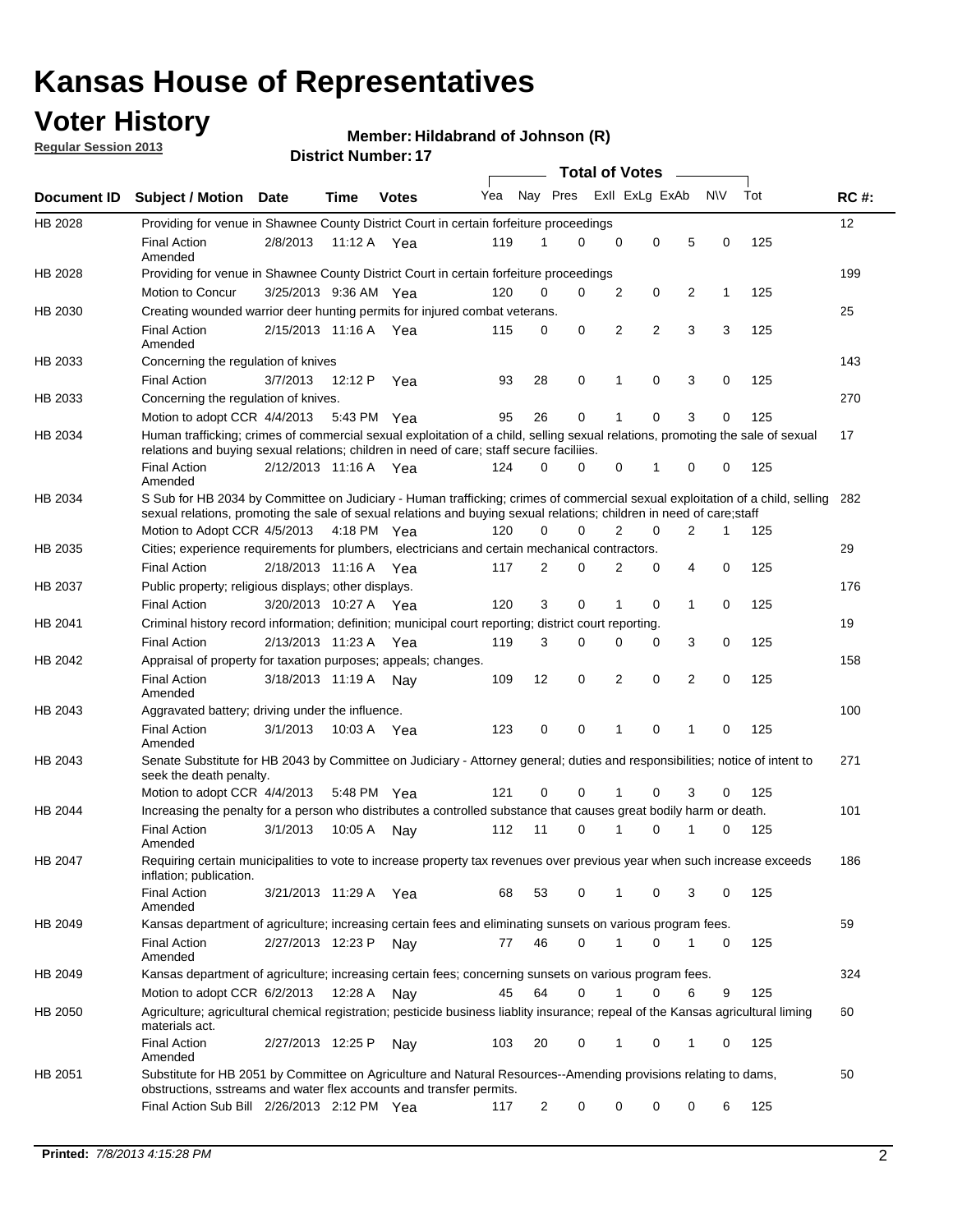## **Voter History**

**Member: Hildabrand of Johnson (R)** 

**Regular Session 2013**

|                |                                                                                                                                                                                                                                          |                       |         | <b>DISTING MULLINGE.</b> |     |                |                         | Total of Votes – |                |          |                |              |     |             |
|----------------|------------------------------------------------------------------------------------------------------------------------------------------------------------------------------------------------------------------------------------------|-----------------------|---------|--------------------------|-----|----------------|-------------------------|------------------|----------------|----------|----------------|--------------|-----|-------------|
| Document ID    | <b>Subject / Motion</b>                                                                                                                                                                                                                  | <b>Date</b>           | Time    | <b>Votes</b>             | Yea |                | Nay Pres Exll ExLg ExAb |                  |                |          |                | <b>NV</b>    | Tot | <b>RC#:</b> |
| HB 2052        | Discharging a firearm inside or into a city; unlawful acts; exceptions.                                                                                                                                                                  |                       |         |                          |     |                |                         |                  |                |          |                |              |     | 155         |
|                | <b>Final Action</b><br>Amended                                                                                                                                                                                                           | 3/14/2013 11:20 A Yea |         |                          | 121 | 2              | 0                       |                  | 0              | 0        | $\overline{2}$ | 0            | 125 |             |
| HB 2052        | Senate Substitute for HB 2052 by Committee on Federal and State Affairs - Concerning firearms; personal and family<br>protection act; concealed handguns in public building; other changes; unlawful discharge of a firearm inside city. |                       |         |                          |     |                |                         |                  |                |          |                |              |     | 300         |
|                | Motion to Adopt CCR 4/5/2013 10:24 P Yea                                                                                                                                                                                                 |                       |         |                          | 104 | 16             | 0                       |                  | 2              | 0        | 2              | 1            | 125 |             |
| HB 2055        | Personal and Familly Protection Act; public buildings; adequate security.                                                                                                                                                                |                       |         |                          |     |                |                         |                  |                |          |                |              |     | 156         |
|                | <b>Final Action</b><br>Amended                                                                                                                                                                                                           | 3/14/2013 11:26 A Yea |         |                          | 84  | 38             | 0                       |                  | 0              | 0        | $\overline{2}$ | 1            | 125 |             |
| <b>HB 2057</b> | Concerning property taxation; relating to county appraisers; appointing interim appraiser.                                                                                                                                               |                       |         |                          |     |                |                         |                  |                |          |                |              |     | 208         |
|                | <b>Final Action</b>                                                                                                                                                                                                                      | 3/26/2013 9:55 AM Yea |         |                          | 119 | 0              | 0                       |                  | 1              | 0        | 5              | 0            | 125 |             |
| HB 2058        | Taxation of helium and certain other gases under mineral severance tax, and prohibition of certain refunds related thereto.                                                                                                              |                       |         |                          |     |                |                         |                  |                |          |                |              |     | 159         |
|                | <b>Final Action</b>                                                                                                                                                                                                                      | 3/18/2013 11:21 A Yea |         |                          | 119 | 2              | 0                       |                  | 2              | 0        | 2              | 0            | 125 |             |
| HB 2059        | Income tax deductions and modifications and severance tax exemptions; basis of partner's interest and shareholder's stock;<br>statutory clarification.                                                                                   |                       |         |                          |     |                |                         |                  |                |          |                |              |     | 14          |
|                | <b>Final Action</b><br>Amended                                                                                                                                                                                                           | 2/11/2013 11:42 A     |         | Yea                      | 122 | $\overline{2}$ | 0                       |                  | 0              | 0        | 1              | 0            | 125 |             |
| HB 2059        | Income tax deductions and modifications and severance tax exemptions; basis of partner's interest and shareholder's stock;<br>statutory clarification.                                                                                   |                       |         |                          |     |                |                         |                  |                |          |                |              |     | 293         |
|                | Motion to Concur                                                                                                                                                                                                                         | 4/5/2013              |         | 8:14 PM Nav              | 0   | 120            | 0                       |                  | $\overline{2}$ | 0        | $\overline{2}$ | $\mathbf{1}$ | 125 |             |
| HB 2059        | Income tax rates, deductions and credits; rural opportunity zones; sales tax rates and distribution of revenue; severance tax;<br>and property tax exemptions for IRB property and property damaged by natural disaster.                 |                       |         |                          |     |                |                         |                  |                |          |                |              |     | 322         |
|                | Motion to adopt CCR 6/2/2013                                                                                                                                                                                                             |                       | 12:11 A | Nav                      | 69  | 45             | 0                       |                  | $\mathbf{1}$   | 0        | 6              | 4            | 125 |             |
| HB 2060        | Prohibiting certain confined persons from receiving food sales tax refunds and homestead property tax refunds.                                                                                                                           |                       |         |                          |     |                |                         |                  |                |          |                |              |     | 10          |
|                | <b>Final Action</b><br>Amended                                                                                                                                                                                                           | 2/7/2013              | 11:18 A | Yea                      | 123 | $\mathbf 0$    | 0                       |                  | 0              | 1        | 1              | 0            | 125 |             |
| HB 2065        | Creating the crime of home improvement fraud.                                                                                                                                                                                            |                       |         |                          |     |                |                         |                  |                |          |                |              |     | 20          |
|                | <b>Final Action</b><br>Amended                                                                                                                                                                                                           | 2/13/2013 11:26 A Yea |         |                          | 106 | 16             | 0                       |                  | 0              | 0        | 3              | 0            | 125 |             |
| HB 2066        | Physical therapists; evaluation and treatment of patients.                                                                                                                                                                               |                       |         |                          |     |                |                         |                  |                |          |                |              |     | 26          |
|                | <b>Final Action</b><br>Amended                                                                                                                                                                                                           | 2/15/2013 11:18 A Yea |         |                          | 98  | 16             | 0                       |                  | 2              | 2        | 3              | 4            | 125 |             |
| HB 2067        | Board of nursing; assistant attorneys general.                                                                                                                                                                                           |                       |         |                          |     |                |                         |                  |                |          |                |              |     | 15          |
|                | <b>Final Action</b>                                                                                                                                                                                                                      | 2/11/2013 11:44 A Yea |         |                          | 123 | 1              | 0                       |                  | 0              | 0        | 1              | 0            | 125 |             |
| HB 2069        | Public policy; certain city ordinances and county resolutions declared void.                                                                                                                                                             |                       |         |                          |     |                |                         |                  |                |          |                |              |     | 102         |
|                | <b>Final Action</b><br>Amended                                                                                                                                                                                                           | 3/1/2013              | 10:06 A | Yea                      | 92  | 31             | 0                       |                  | 1              | $\Omega$ | 1              | 0            | 125 |             |
| HB 2069        | Public policy; certain city ordinances and county resolutions declared void.                                                                                                                                                             |                       |         |                          |     |                |                         |                  |                |          |                |              |     | 292         |
|                | Motion to Concur                                                                                                                                                                                                                         | 4/5/2013              |         | 8:04 PM Yea              | 88  | 32             | 0                       |                  | 2              | 0        | 2              | 1            | 125 |             |
| HB 2070        | Appearance bond conditions; surety and bounty hunter regulation.                                                                                                                                                                         |                       |         |                          |     |                |                         |                  |                |          |                |              |     | 103         |
|                | <b>Final Action</b><br>Amended                                                                                                                                                                                                           | 3/1/2013              |         | 10:08 A Yea              | 122 | $\mathbf{1}$   | 0                       |                  | $\mathbf{1}$   | 0        | $\mathbf{1}$   | 0            | 125 |             |
| HB 2074        | Cities and counties; solid waste disposal areas; restrictions.                                                                                                                                                                           |                       |         |                          |     |                |                         |                  |                |          |                |              |     | 139         |
|                | <b>Emergency Final</b><br><b>Action Amend</b>                                                                                                                                                                                            | 3/1/2013              |         | 1:11 PM Yea              | 102 | 19             | 0                       |                  | 1              | 0        | 1              | 2            | 125 |             |
| HB 2075        | Cities; qualifications and rehabilitation of abandoned property.                                                                                                                                                                         |                       |         |                          |     |                |                         |                  |                |          |                |              |     | 61          |
|                | <b>Final Action</b><br>Amended                                                                                                                                                                                                           | 2/27/2013 12:27 P     |         | Nav                      | 72  | 51             | 0                       |                  | 1              | 0        | 1              | 0            | 125 |             |
| HB 2077        | Granting professional licenses to military service members.                                                                                                                                                                              |                       |         |                          |     |                |                         |                  |                |          |                |              |     | 51          |
|                | Final Action<br>Amended                                                                                                                                                                                                                  | 2/26/2013 2:13 PM Yea |         |                          | 119 | 0              | 0                       |                  | 2              | 0        | 2              | 2            | 125 |             |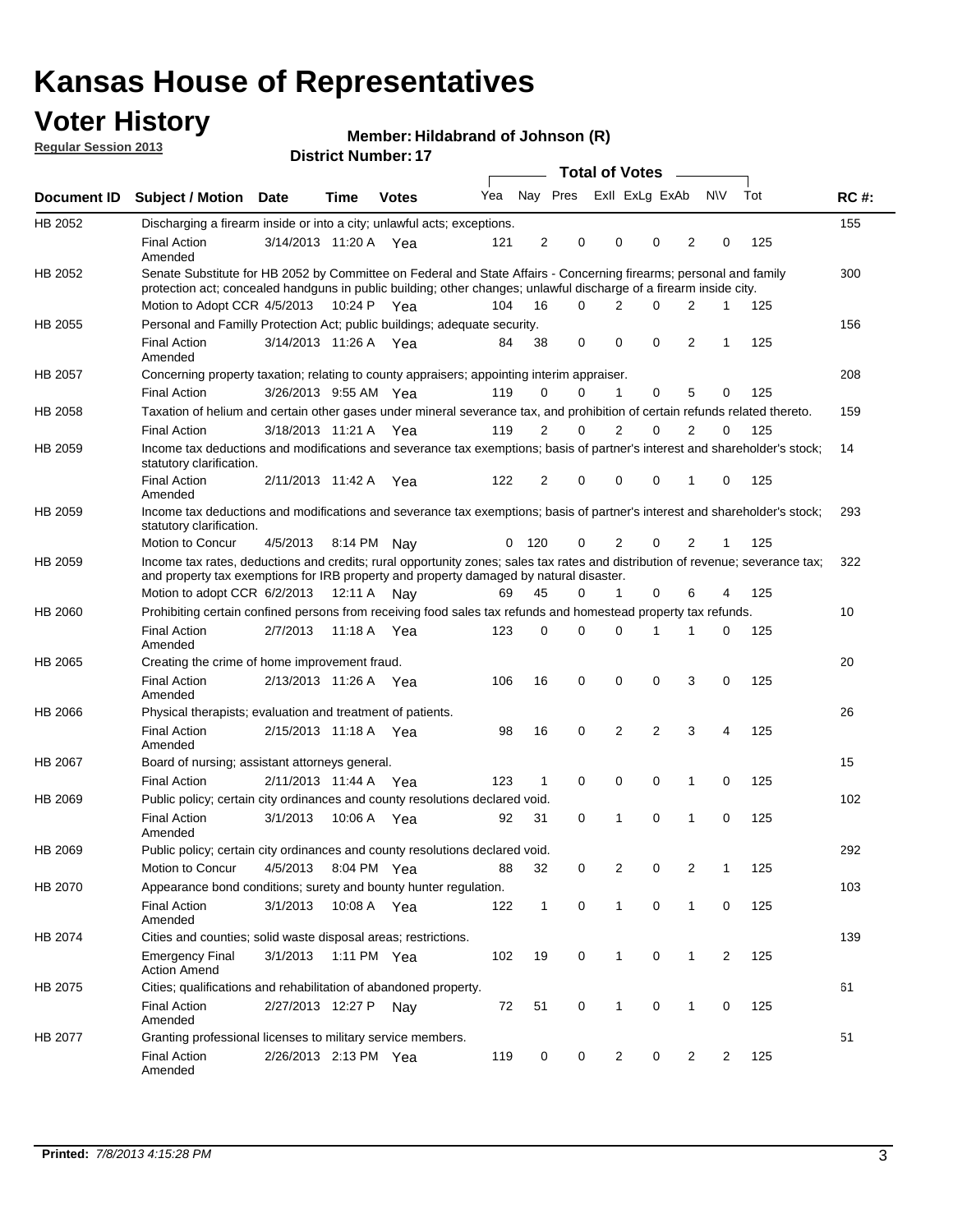## **Voter History**

**Member: Hildabrand of Johnson (R)** 

**Regular Session 2013**

|             |                                                                                                                                                                                                       |                       | <b>DISTRICT NUMBER</b> : 17 |              |     |              |          | Total of Votes – |              |              |           |     |             |
|-------------|-------------------------------------------------------------------------------------------------------------------------------------------------------------------------------------------------------|-----------------------|-----------------------------|--------------|-----|--------------|----------|------------------|--------------|--------------|-----------|-----|-------------|
| Document ID | <b>Subject / Motion</b>                                                                                                                                                                               | Date                  | Time                        | <b>Votes</b> | Yea | Nay Pres     |          | Exll ExLg ExAb   |              |              | <b>NV</b> | Tot | <b>RC#:</b> |
| HB 2078     | Authorizing certain licensing boards to accept education, training or experience completed in the military towards licensure in<br>this state.                                                        |                       |                             |              |     |              |          |                  |              |              |           |     | 52          |
|             | <b>Final Action</b><br>Amended                                                                                                                                                                        | 2/26/2013 2:14 PM     |                             | Yea          | 119 | 0            | 0        | 2                | 0            | 2            | 2         | 125 |             |
| HB 2078     | Authorizing certain licensing boards to accept education, training or experience of military service members towards obtaining 275<br>licensure in this state.                                        |                       |                             |              |     |              |          |                  |              |              |           |     |             |
|             | Motion to adopt CCR 4/5/2013                                                                                                                                                                          |                       | 11:42 A                     | Yea          | 120 | 0            | 0        | $\overline{2}$   | 0            | 3            | 0         | 125 |             |
| HB 2081     | Forfeiture of property related to violations of certain criminal acts.                                                                                                                                |                       |                             |              |     |              |          |                  |              |              |           |     | 18          |
|             | <b>Final Action</b><br>Amended                                                                                                                                                                        | 2/12/2013 11:17 A Yea |                             |              | 124 | 0            | 0        | 0                | $\mathbf{1}$ | 0            | 0         | 125 |             |
| HB 2081     | Forfeiture of property related to violations of certain criminal acts.                                                                                                                                |                       |                             |              |     |              |          |                  |              |              |           |     | 306         |
|             | Motion to adopt CCR 5/10/2013 10:38 A                                                                                                                                                                 |                       |                             | Yea          | 121 | 0            | 0        | 1                | 1            | 2            | 0         | 125 |             |
| HB 2083     | Public employees relations boards; assessment of certain costs.                                                                                                                                       |                       |                             |              |     |              |          |                  |              |              |           |     | 104         |
|             | <b>Final Action</b><br>Amended                                                                                                                                                                        | 3/1/2013              | 10:09 A                     | Yea          | 87  | 36           | 0        | 1                | $\mathbf 0$  | 1            | 0         | 125 |             |
| HB 2084     | Tax credits for community services contributions; youth apprenticeship and entrepreneurship.                                                                                                          |                       |                             |              |     |              |          |                  |              |              |           |     | 105         |
|             | <b>Final Action</b><br>Amended                                                                                                                                                                        | 3/1/2013              | 10:11 A                     | Yea          | 120 | 3            | 0        | 1                | $\mathbf 0$  | 1            | 0         | 125 |             |
| HB 2084     | Tax credits for community services contributions; youth apprenticeship and entrepreneurship.                                                                                                          |                       |                             |              |     |              |          |                  |              |              |           |     | 316         |
|             | Sub Motion to Concur 5/24/2013 9:33 AM Nay                                                                                                                                                            |                       |                             |              | 5   | 109          | 0        | 1                | $\Omega$     | 9            | 1         | 125 |             |
| HB 2086     | Eligible infrastructure costs for tax increment financing and community improvement districts; bond repayment tax revenue<br>pledge requirements.                                                     |                       |                             |              |     |              |          |                  |              |              |           |     | 160         |
|             | <b>Final Action</b>                                                                                                                                                                                   | 3/18/2013 11:24 A     |                             | Nav          | 61  | 60           | 0        | 2                | $\Omega$     | 2            | 0         | 125 |             |
| HB 2086     | Eligible infrastructure costs for tax increment financing and community improvement districts; bond repayment tax revenue<br>pledge requirements.                                                     |                       |                             |              |     |              |          |                  |              |              |           |     | 173         |
|             | <b>Final Action</b>                                                                                                                                                                                   | 3/19/2013 5:25 PM     |                             | Nav          | 81  | 41           | 0        | 1                | 0            | 1            | 1         | 125 |             |
| HB 2091     | Publication of delinquent personal property tax statements.                                                                                                                                           |                       |                             |              |     |              |          |                  |              |              |           |     | 161         |
|             | <b>Final Action</b><br>Amended                                                                                                                                                                        | 3/18/2013 11:25 A     |                             | Nav          | 81  | 40           | 0        | 2                | $\mathbf 0$  | 2            | 0         | 125 |             |
| HB 2093     | Amending the crime of identity theft.                                                                                                                                                                 |                       |                             |              |     |              |          |                  |              |              |           |     | 106         |
|             | <b>Final Action</b><br>Amended                                                                                                                                                                        | 3/1/2013              | 10:12 A                     | Yea          | 123 | 0            | 0        | 1                | 0            | 1            | 0         | 125 |             |
| HB 2093     | Senate Substitute for HB 2093 by Committee on Judiciary - Identity theft and identity fraud; unlawful acts concerning<br>computers; DNA testing and exculpatory evidence; murder in the first degree. |                       |                             |              |     |              |          |                  |              |              |           |     | 289         |
|             | Motion to Adopt CCR 4/5/2013 7:49 PM Yea                                                                                                                                                              |                       |                             |              | 118 | 2            | 0        | 2                | 0            | 2            | 1         | 125 |             |
| HB 2094     | Student electronic privacy at public and private postsecondary educational institutions.                                                                                                              |                       |                             |              |     |              |          |                  |              |              |           |     | 164         |
|             | <b>Final Action</b><br>Amended                                                                                                                                                                        | 3/19/2013 10:33 A     |                             | Yea          | 123 | 0            | $\Omega$ | 1                | 0            | 1            | 0         | 125 |             |
| HB 2096     | Local governmental entities and investment of public moneys.                                                                                                                                          |                       |                             |              |     |              |          |                  |              |              |           |     | 23          |
|             | <b>Final Action</b>                                                                                                                                                                                   | 2/14/2013 11:21 A Yea |                             |              | 123 | 0            | 0        | 0                | 0            | 1            | 1         | 125 |             |
| HB 2099     | Insurance- updating certain statutory references.                                                                                                                                                     |                       |                             |              |     |              |          |                  |              |              |           |     | 71          |
|             | <b>Final Action</b><br>Amended                                                                                                                                                                        | 2/28/2013 11:23 A Yea |                             |              | 124 | 0            | 0        | $\mathbf{1}$     | 0            | 0            | 0         | 125 |             |
| HB 2101     | Interstate transmission siting compact.                                                                                                                                                               |                       |                             |              |     |              |          |                  |              |              |           |     | 209         |
|             | <b>Final Action</b><br>Amended                                                                                                                                                                        | 3/26/2013 9:56 AM Yea |                             |              | 118 | $\mathbf{1}$ | 0        | 1                | 0            | 5            | 0         | 125 |             |
| HB 2105     | Substitute HB 2105 by Committee on Commerce, Labor and Economic Development - Employment security law.                                                                                                |                       |                             |              |     |              |          |                  |              |              |           |     | 107         |
|             | Final Action Sub Bill 3/1/2013                                                                                                                                                                        |                       | 10:13 A Yea                 |              | 88  | 35           | 0        | 1                | 0            | 1            | 0         | 125 |             |
| HB 2105     | Substitute HB 2105 by Committee on Commerce, Labor and Economic Development - Employment security law.                                                                                                |                       |                             |              |     |              |          |                  |              |              |           |     | 298         |
|             | Motion to adopt CCR 4/5/2013                                                                                                                                                                          |                       |                             |              |     | 31           | 0        | 2                | 0            | 2            | 1         |     |             |
|             |                                                                                                                                                                                                       |                       | 9:46 PM Yea                 |              | 89  |              |          |                  |              |              |           | 125 |             |
| HB 2106     | Portable electronics insurance act.                                                                                                                                                                   |                       |                             |              |     |              |          |                  |              |              |           |     | 133         |
|             | <b>Emergency Final</b><br>Action                                                                                                                                                                      | 3/1/2013              | 1:03 PM $Yea$               |              | 117 | 4            | 0        | $\mathbf{1}$     | 0            | $\mathbf{1}$ | 2         | 125 |             |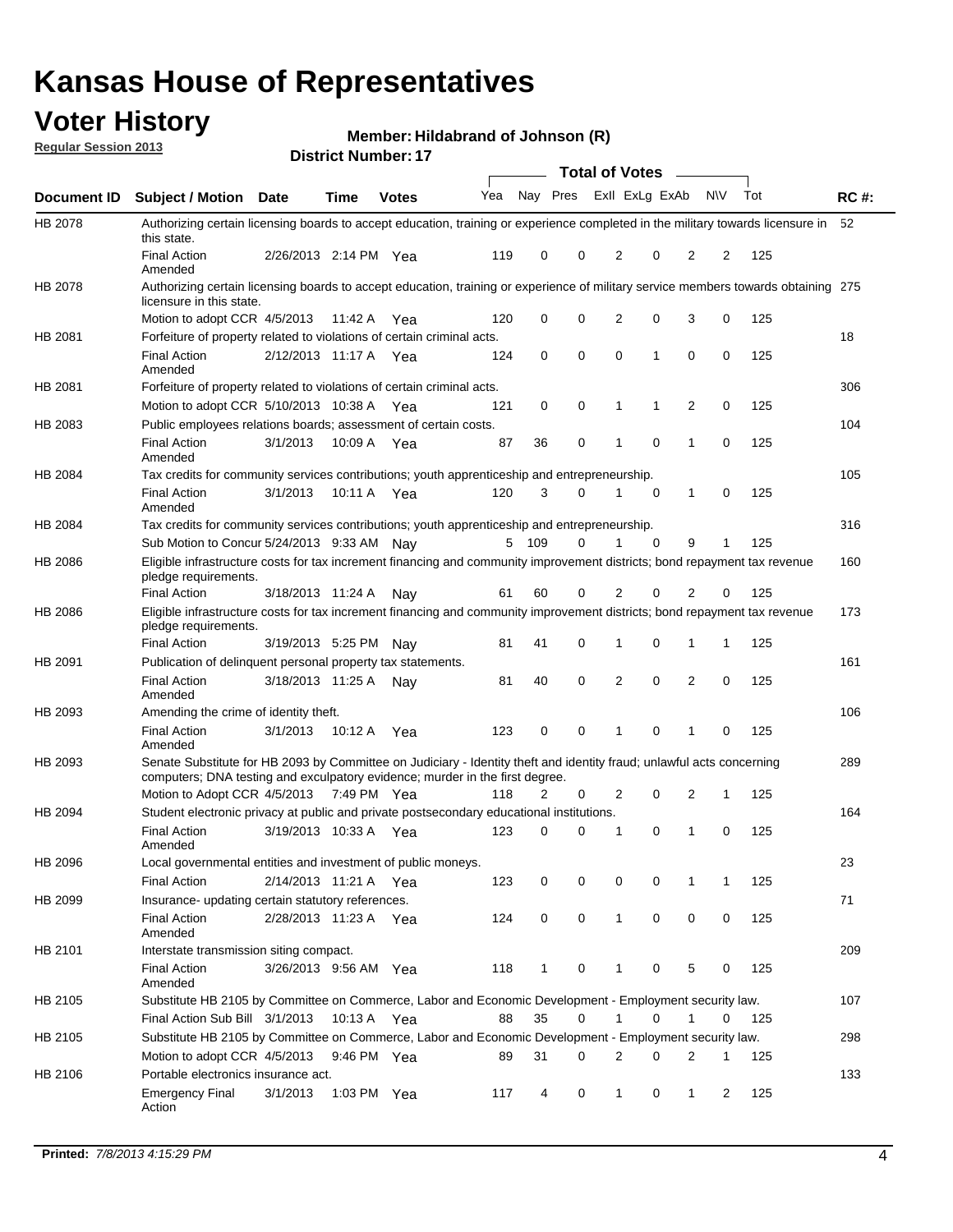## **Voter History**

**Member: Hildabrand of Johnson (R)** 

**Regular Session 2013**

|             |                                                                                                                                                                                                                                                                      |                       |         | <b>DISTRICT NUMBER</b> : 17 |     |                | Total of Votes – |                |   |              |                |     |             |
|-------------|----------------------------------------------------------------------------------------------------------------------------------------------------------------------------------------------------------------------------------------------------------------------|-----------------------|---------|-----------------------------|-----|----------------|------------------|----------------|---|--------------|----------------|-----|-------------|
| Document ID | <b>Subject / Motion</b>                                                                                                                                                                                                                                              | <b>Date</b>           | Time    | <b>Votes</b>                | Yea | Nay Pres       |                  | Exll ExLg ExAb |   |              | <b>NV</b>      | Tot | <b>RC#:</b> |
| HB 2107     | Insurance; enacting the electronic notice and document act.                                                                                                                                                                                                          |                       |         |                             |     |                |                  |                |   |              |                |     | 134         |
|             | <b>Emergency Final</b><br><b>Action Amend</b>                                                                                                                                                                                                                        | 3/1/2013              |         | 1:04 PM Yea                 | 121 | 0              | 0                | 1              | 0 | 1            | 2              | 125 |             |
| HB 2107     | Insurance; enacting the electronic notice and document act, return of premiums separate from the notice of adverse<br>underwriting decision, statutory updates, uninsurable health plan increase in lifetime limit, mandate lite, certain company<br>dividend plans. |                       |         |                             |     |                |                  |                |   |              |                |     | 281         |
|             | Motion to Adopt CCR 4/5/2013                                                                                                                                                                                                                                         |                       | 4:06 PM | Yea                         | 69  | 50             | 0                | 2              | 0 | 3            | 1              | 125 |             |
| HB 2109     | School finance; military pupil count.                                                                                                                                                                                                                                |                       |         |                             |     |                |                  |                |   |              |                |     | 108         |
|             | <b>Final Action</b>                                                                                                                                                                                                                                                  | 3/1/2013              | 10:15A  | Nav                         | 104 | 19             | 0                | 1              | 0 | 1            | 0              | 125 |             |
| HB 2109     | Enacting the Kansas children's protection act.                                                                                                                                                                                                                       |                       |         |                             |     |                |                  |                |   |              |                |     | 277         |
|             | Motion to Adopt CCR 4/5/2013                                                                                                                                                                                                                                         |                       | 12:31 P | Yea                         | 116 | $\overline{2}$ | $\mathbf 0$      | 2              | 0 | 3            | $\overline{2}$ | 125 |             |
| HB 2112     | Campaign finance; transfer of campaign money to another candidacy.                                                                                                                                                                                                   |                       |         |                             |     |                |                  |                |   |              |                |     | 72          |
|             | <b>Final Action</b><br>Amended                                                                                                                                                                                                                                       | 2/28/2013 11:25 A Yea |         |                             | 95  | 29             | 0                | 1              | 0 | 0            | 0              | 125 |             |
| HB 2114     | Debt setoff; collection assistance fee.                                                                                                                                                                                                                              |                       |         |                             |     |                |                  |                |   |              |                |     | 21          |
|             | <b>Final Action</b>                                                                                                                                                                                                                                                  | 2/13/2013 11:34 A     |         | Yea                         | 90  | 32             | 0                | 0              | 0 | 3            | 0              | 125 |             |
| HB 2115     | Relating to the employment of retired judges and justices.                                                                                                                                                                                                           |                       |         |                             |     |                |                  |                |   |              |                |     | 73          |
|             | <b>Final Action</b>                                                                                                                                                                                                                                                  | 2/28/2013 11:27 A Yea |         |                             | 124 | 0              | 0                | 1              | 0 | 0            | 0              | 125 |             |
| HB 2115     | Courts; employment of retired judges and justices; court debt setoff.                                                                                                                                                                                                |                       |         |                             |     |                |                  |                |   |              |                |     | 309         |
|             | Motion to Adopt CCR 5/14/2013 2:14 PM Yea                                                                                                                                                                                                                            |                       |         |                             | 100 | 13             | 0                | 1              | 0 | 9            | 2              | 125 |             |
| HB 2118     | Preservation of historic property; environs authority deleted.                                                                                                                                                                                                       |                       |         |                             |     |                |                  |                |   |              |                |     | 62          |
|             | <b>Final Action</b>                                                                                                                                                                                                                                                  | 2/27/2013 12:30 P Yea |         |                             | 99  | 24             | 0                | 1              | 0 | 1            | 0              | 125 |             |
| HB 2120     | Updating provisions relating to the Kansas bureau of investigations DNA database.<br><b>Final Action</b><br>Amended                                                                                                                                                  | 3/1/2013              |         | 10:16 A Yea                 | 121 | 2              | 0                | 1              | 0 | 1            | 0              | 125 | 109         |
| HB 2120     | Updating provisions relating to DNA collection and DNA evidence; amending the definition of a bet for purposes of the Kansas 302<br>criminal code; sentencing for possession of a firearm during a drug felony<br>Motion to adopt CCR 5/9/2013 11:32 A Nay           |                       |         |                             | 74  | 49             | 0                | 1              | 0 | $\mathbf{1}$ | 0              | 125 |             |
| HB 2122     | Real estate brokers and salespersons; licensing requirements; sales transaction requirements.                                                                                                                                                                        |                       |         |                             |     |                |                  |                |   |              |                |     | 37          |
|             | <b>Final Action</b><br>Amended                                                                                                                                                                                                                                       | 2/20/2013 11:13 A Yea |         |                             | 121 | 1              | 0                |                | 0 | 2            | 0              | 125 |             |
| HB 2125     | Increasing real estate broker's and salesperson's license fees.                                                                                                                                                                                                      |                       |         |                             |     |                |                  |                |   |              |                |     | 38          |
|             | <b>Final Action</b>                                                                                                                                                                                                                                                  | 2/20/2013 12:16 P     |         | Nav                         | 71  | 50             | 1                | 0              | 0 | 0            | 3              | 125 |             |
| HB 2128     | Open records act; exceptions.                                                                                                                                                                                                                                        |                       |         |                             |     |                |                  |                |   |              |                |     | 74          |
|             | <b>Final Action</b><br>Amended                                                                                                                                                                                                                                       | 2/28/2013 11:28 A     |         | Yea                         | 124 | 0              | 0                | 1              | 0 | 0            | 0              | 125 |             |
| HB 2128     | Open records act; exceptions.                                                                                                                                                                                                                                        |                       |         |                             |     |                |                  |                |   |              |                |     | 259         |
|             | Motion to Concur                                                                                                                                                                                                                                                     | 4/3/2013              | 10:29 A | Yea                         | 119 | 0              | 0                | 1              | 0 | 3            | 2              | 125 |             |
| HB 2130     | Elections; petition circulators.                                                                                                                                                                                                                                     |                       |         |                             |     |                |                  |                |   |              |                |     | 30          |
|             | Final Action                                                                                                                                                                                                                                                         | 2/18/2013 11:17 A     |         | Yea                         | 118 | $\mathbf{1}$   | 0                | $\overline{2}$ | 0 | 4            | 0              | 125 |             |
| HB 2135     | Property tax exemption; military housing.                                                                                                                                                                                                                            |                       |         |                             |     |                |                  |                |   |              |                |     | 162         |
|             | <b>Final Action</b>                                                                                                                                                                                                                                                  | 3/18/2013 11:27 A     |         | Yea                         | 117 | 4              | 0                | $\overline{c}$ | 0 | 2            | 0              | 125 |             |
| HB 2138     | Repealing statutes related to oil and gas.                                                                                                                                                                                                                           |                       |         |                             |     |                |                  |                |   |              |                |     | 53          |
|             | <b>Final Action</b><br>Amended                                                                                                                                                                                                                                       | 2/26/2013 2:16 PM Yea |         |                             | 119 | 0              | 0                | $\overline{c}$ | 0 | 2            | $\overline{2}$ | 125 |             |
| HB 2139     | Canceled warrants.                                                                                                                                                                                                                                                   |                       |         |                             |     |                |                  |                |   |              |                |     | 75          |
|             | <b>Final Action</b><br>Amended                                                                                                                                                                                                                                       | 2/28/2013 11:30 A     |         | Yea                         | 99  | 25             | 0                | $\mathbf{1}$   | 0 | 0            | 0              | 125 |             |
| HB 2139     | Canceled warrants.                                                                                                                                                                                                                                                   |                       |         |                             |     |                |                  |                |   |              |                |     | 266         |
|             | Motion to Concur                                                                                                                                                                                                                                                     | 4/4/2013              | 2:40 PM | Yea                         | 114 | 8              | 0                | 1              | 0 | 2            | 0              | 125 |             |
| HB 2140     | Repealing K.S.A. 72-60b03<br>Final Action                                                                                                                                                                                                                            | 2/20/2013 12:17 P     |         | Yea                         | 122 | 0              | 0                | 0              | 0 | 0            | 3              | 125 | 39          |
|             |                                                                                                                                                                                                                                                                      |                       |         |                             |     |                |                  |                |   |              |                |     |             |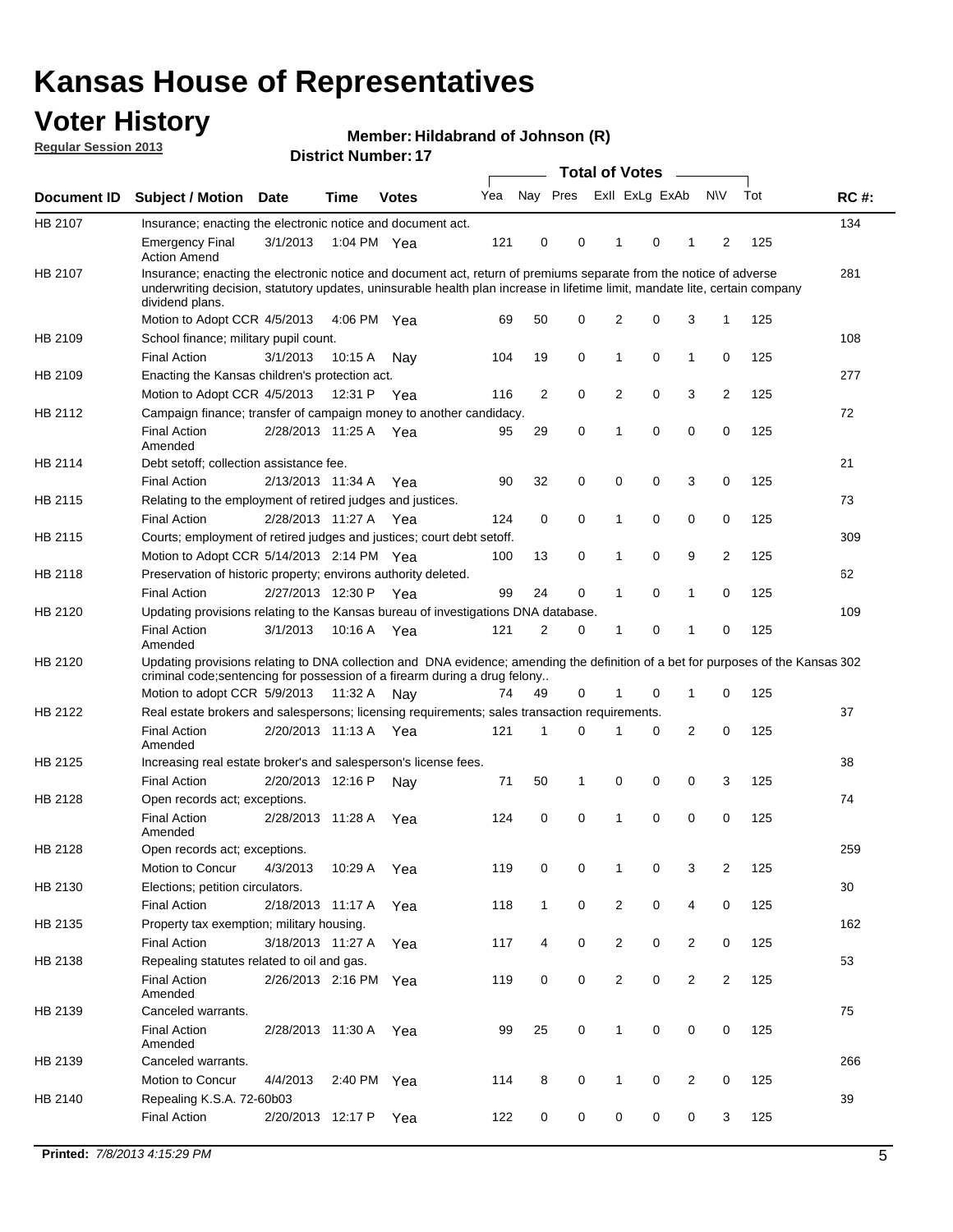## **Voter History**

**Member: Hildabrand of Johnson (R)** 

**Regular Session 2013**

|             |                                                                                                                                              |                       |             | <b>DISTRICT NUMBER:</b> 17 |     |    |          |          | Total of Votes – |                |                     |     |             |
|-------------|----------------------------------------------------------------------------------------------------------------------------------------------|-----------------------|-------------|----------------------------|-----|----|----------|----------|------------------|----------------|---------------------|-----|-------------|
| Document ID | <b>Subject / Motion</b>                                                                                                                      | <b>Date</b>           | <b>Time</b> | <b>Votes</b>               | Yea |    | Nay Pres |          | Exll ExLg ExAb   |                | <b>NV</b>           | Tot | <b>RC#:</b> |
| HB 2141     | Repealer; elections process for certain unified school districts.                                                                            |                       |             |                            |     |    |          |          |                  |                |                     |     | 24          |
|             | <b>Final Action</b>                                                                                                                          | 2/14/2013 11:23 A Yea |             |                            | 123 | 0  | 0        | 0        | 0                | 1              | 1                   | 125 |             |
| HB 2142     | Certain educational statutes concerning USD land transfers and higher education loan and grant programs.                                     |                       |             |                            |     |    |          |          |                  |                |                     |     | 40          |
|             | <b>Final Action</b>                                                                                                                          | 2/20/2013 12:19 P Yea |             |                            | 122 | 0  | 0        | $\Omega$ | 0                | 0              | 3                   | 125 |             |
| HB 2143     | Repealing outdated provisions relating to the purchase of certain real estate by the department of corrections.                              |                       |             |                            |     |    |          |          |                  |                |                     |     | 34          |
|             | <b>Final Action</b>                                                                                                                          | 2/20/2013 11:09 A Yea |             |                            | 122 | 0  | 0        | 1        | 0                | $\overline{2}$ | 0                   | 125 |             |
| HB 2144     | Repealing unnecessary statutes relating to juveniles.                                                                                        |                       |             |                            |     |    |          |          |                  |                |                     |     | 76          |
|             | <b>Final Action</b>                                                                                                                          | 2/28/2013 11:32 A Yea |             |                            | 124 | 0  | 0        | 1        | 0                | $\Omega$       | 0                   | 125 |             |
| HB 2145     | Repealing K.S.A. 75-5028; concerning the sale of real estate by the secretary of transportation.                                             |                       |             |                            |     |    |          |          |                  |                |                     |     | 35          |
|             | <b>Final Action</b>                                                                                                                          | 2/20/2013 11:11 A Yea |             |                            | 122 | 0  | 0        |          | 0                | 2              | 0                   | 125 |             |
| HB 2146     | Repealing the cancer drug repository program K.S.A. 2012 Supp. 65-1664 through 65-1667 and amending K.S.A. 2012 Supp. 77<br>65-1636.         |                       |             |                            |     |    |          |          |                  |                |                     |     |             |
|             | <b>Final Action</b>                                                                                                                          | 2/28/2013 11:33 A     |             | Yea                        | 124 | 0  | 0        |          | 0                | 0              | 0                   | 125 |             |
| HB 2147     | Repealer; use of metric system on certain road signs and markers, moving of heavy vehicles on bridges or culverts, interstate 94<br>bridges. |                       |             |                            |     |    |          |          |                  |                |                     |     |             |
|             | <b>Final Action</b>                                                                                                                          | 3/1/2013              |             | 9:52 AM Yea                | 123 | 0  | 0        |          | 0                | 1              | 0                   | 125 |             |
| HB 2148     | Repealers; postsecondary education scholarship provisions.                                                                                   |                       |             |                            |     |    |          |          |                  |                |                     |     | 41          |
|             | <b>Final Action</b>                                                                                                                          | 2/20/2013 12:21 P Yea |             |                            | 106 | 16 | 0        | 0        | 0                | 0              | 3                   | 125 |             |
| HB 2149     | Repealers; postsecondary education student loans and tuition grants.                                                                         |                       |             |                            |     |    |          |          |                  |                |                     |     | 42          |
|             | <b>Final Action</b>                                                                                                                          | 2/20/2013 12:22 P     |             | Yea                        | 108 | 14 | 0        | $\Omega$ | $\Omega$         | $\mathbf 0$    | 3                   | 125 |             |
| HB 2149     | Repealing a \$500,000 transfer from highway patrol training center fund to the state general fund.                                           |                       |             |                            |     |    |          |          |                  |                |                     |     | 314         |
|             | Motion to Concur                                                                                                                             | 5/23/2013 10:22 A Yea |             |                            | 113 | 0  | 0        | 1        | 0                | 8              | 3                   | 125 |             |
| HB 2150     | Repealers; workforce development loan program act.                                                                                           |                       |             |                            |     |    |          |          |                  |                |                     |     | 78          |
|             | <b>Final Action</b>                                                                                                                          | 2/28/2013 11:34 A Yea |             |                            | 94  | 30 | 0        | 1        | $\Omega$         | $\Omega$       | 0                   | 125 |             |
| HB 2150     | Senate Substitute for HB 2150 by Committee on Commerce--Concerning the Kansas employment first oversight commission.                         |                       |             |                            |     |    |          |          |                  |                |                     |     | 267         |
|             | Motion to Concur                                                                                                                             | 4/4/2013 2:44 PM Yea  |             |                            | 110 | 12 | 0        | 1        | 0                | 2              | 0                   | 125 |             |
| HB 2151     | Repealers; report on medically underserved areas of the state.                                                                               |                       |             |                            |     |    |          |          |                  |                |                     |     | 63          |
|             | <b>Final Action</b>                                                                                                                          | 2/27/2013 12:31 P     |             | Yea                        | 123 | 0  | 0        | 1        | 0                | 1              | 0                   | 125 |             |
| HB 2152     | Repealer: uniform land sales practices act.                                                                                                  |                       |             |                            |     |    |          |          |                  |                |                     |     | 36          |
|             | <b>Final Action</b>                                                                                                                          | 2/20/2013 11:12 A     |             | Yea                        | 122 | 0  | 0        | 1        | 0                | 2              | 0                   | 125 |             |
| HB 2153     | Unused medications act; dontating entities.                                                                                                  |                       |             |                            |     |    |          |          |                  |                |                     |     | 64          |
|             | <b>Final Action</b><br>Amended                                                                                                               | 2/27/2013 12:33 P     |             | Yea                        | 123 | 0  | 0        | 1        | 0                | 1              | 0                   | 125 |             |
| HB 2154     | Senate Substitute for HB 2154 by Committee on Public Health and Welfare--Cosmetology; relating to licensure and renewal of 31                |                       |             |                            |     |    |          |          |                  |                |                     |     |             |
|             | persons, salons and clinics.                                                                                                                 |                       |             |                            |     |    |          |          |                  |                |                     |     |             |
|             | Final Action<br>Amended                                                                                                                      | 2/18/2013 11:19 A Yea |             |                            |     |    |          |          |                  |                | 119 0 0 2 0 4 0 125 |     |             |
| HB 2155     | Cosmetology; relating to licensure and renewal.                                                                                              |                       |             |                            |     |    |          |          |                  |                |                     |     | 32          |
|             | <b>Final Action</b><br>Amended                                                                                                               | 2/18/2013 11:21 A Yea |             |                            | 119 | 0  | 0        | 2        | 0                | 4              | 0                   | 125 |             |
| HB 2156     | Repealers; school finance; area vocational school fund; local effort as applied to U.S.D. No. 450                                            |                       |             |                            |     |    |          |          |                  |                |                     |     | 43          |
|             | <b>Final Action</b>                                                                                                                          | 2/20/2013 12:23 P     |             | Yea                        | 122 | 0  | 0        | 0        | 0                | 0              | 3                   | 125 |             |
| HB 2160     | Quality care assessment on skilled nursing care facilities.                                                                                  |                       |             |                            |     |    |          |          |                  |                |                     |     | 144         |
|             | <b>Final Action</b>                                                                                                                          | 3/7/2013              | 12:13 P     | Nay                        | 100 | 21 | 0        | 1        | 0                | 3              | 0                   | 125 |             |
| HB 2162     | Prohibition on use of state appropriated moneys to lobby relating to gun control at federal, state and local ogvernment level.               |                       |             |                            |     |    |          |          |                  |                |                     |     | 79          |
|             | <b>Final Action</b><br>Amended                                                                                                               | 2/28/2013 11:36 A Yea |             |                            | 120 | 4  | 0        | 1        | 0                | 0              | 0                   | 125 |             |
| HB 2162     | Prohibition on use of state appropriated moneys to lobby at federal, state and local government levels relating to gun control.              |                       |             |                            |     |    |          |          |                  |                |                     |     | 312         |
|             | Motion to adopt CCR 5/21/2013 2:52 PM Yea                                                                                                    |                       |             |                            | 83  | 28 | 0        | 1        | 0                | 13             | 0                   | 125 |             |
| HB 2163     | Relating to garnishment proceedings.                                                                                                         |                       |             |                            |     |    |          |          |                  |                |                     |     | 80          |
|             | <b>Final Action</b>                                                                                                                          | 2/28/2013 11:37 A     |             | Yea                        | 124 | 0  | 0        | 1        | 0                | 0              | 0                   | 125 |             |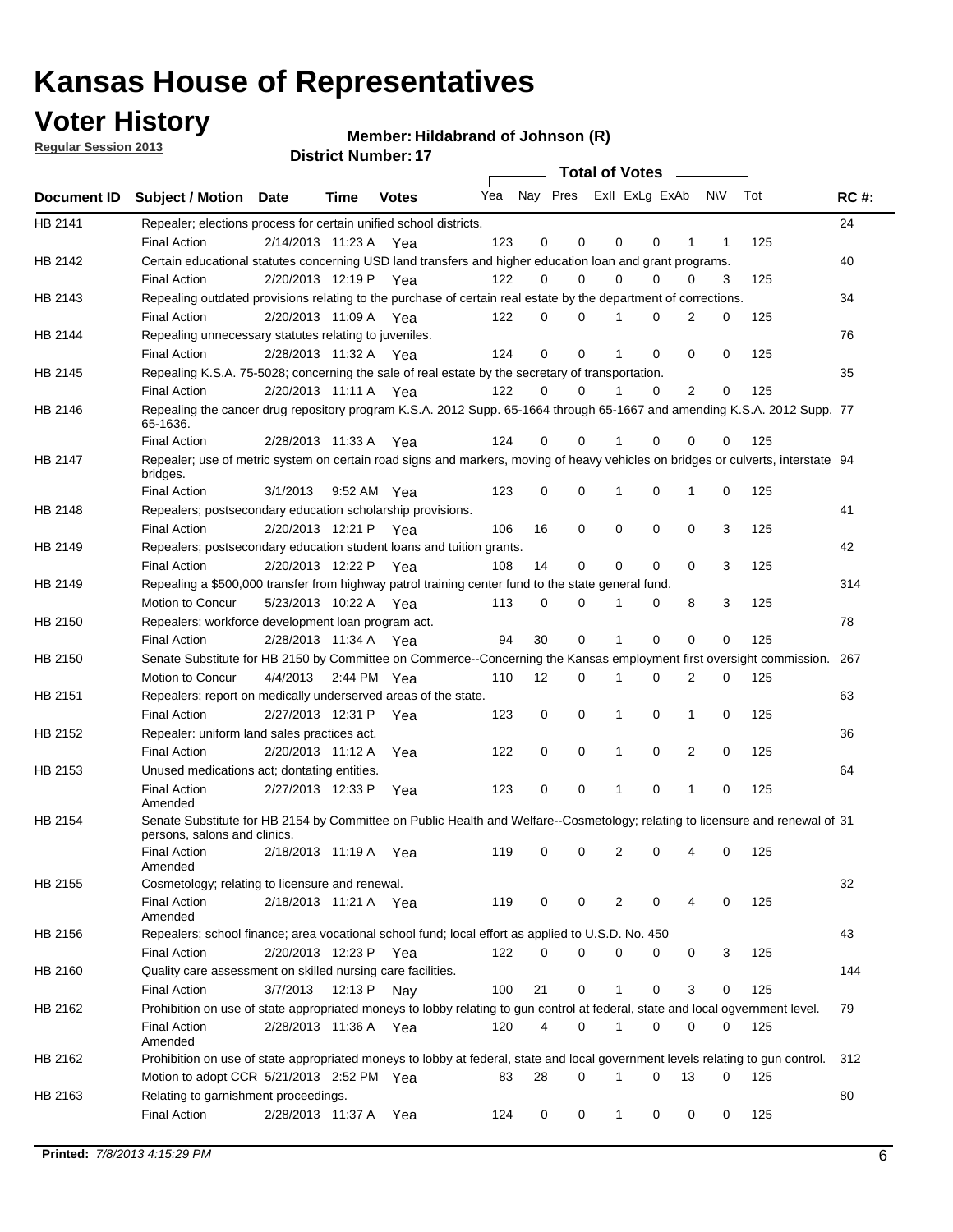## **Voter History**

**Regular Session 2013**

#### **Member: Hildabrand of Johnson (R)**

|             |                                                                                                                                                                                                                                    |                       |             |              |     |          |   | <b>Total of Votes</b> |                |                |              |     |             |
|-------------|------------------------------------------------------------------------------------------------------------------------------------------------------------------------------------------------------------------------------------|-----------------------|-------------|--------------|-----|----------|---|-----------------------|----------------|----------------|--------------|-----|-------------|
| Document ID | <b>Subject / Motion</b>                                                                                                                                                                                                            | Date                  | Time        | <b>Votes</b> | Yea | Nay Pres |   |                       | Exll ExLg ExAb |                | <b>NV</b>    | Tot | <b>RC#:</b> |
| HB 2164     | Relating to jurors; information disqualifying prospective juror from jury service.                                                                                                                                                 |                       |             |              |     |          |   |                       |                |                |              |     | 47          |
|             | <b>Final Action</b><br>Amended                                                                                                                                                                                                     | 2/25/2013 12:12 P Yea |             |              | 75  | 45       | 0 | 0                     | 0              | 0              | 5            | 125 |             |
| HB 2164     | Juries and grand juries.                                                                                                                                                                                                           |                       |             |              |     |          |   |                       |                |                |              |     | 284         |
|             | Motion to Adopt CCR 4/5/2013                                                                                                                                                                                                       |                       | 5:53 PM Yea |              | 92  | 28       | 0 | 2                     | 0              | 2              | 1            | 125 |             |
| HB 2166     | Sub HB 2166 by Committee on Judiciary -- Relating to the medical assistance recovery program.                                                                                                                                      |                       |             |              |     |          |   |                       |                |                |              |     | 165         |
|             | Final Action Sub Bill 3/19/2013 10:34 A Yea<br>Amended                                                                                                                                                                             |                       |             |              | 112 | 11       | 0 | 1                     | 0              | 1              | 0            | 125 |             |
| HB 2167     | Establishing Native American legislative day at the capitol.                                                                                                                                                                       |                       |             |              |     |          |   |                       |                |                |              |     | 54          |
|             | <b>Final Action</b>                                                                                                                                                                                                                | 2/26/2013 2:17 PM Yea |             |              | 119 | 0        | 0 | $\overline{2}$        | $\mathbf 0$    | $\overline{2}$ | 2            | 125 |             |
| HB 2167     | Senate Substitute for HB 2167 by Committee on Federal and State Affairs -- Concerning fireworks; regulations thereof.                                                                                                              |                       |             |              |     |          |   |                       |                |                |              |     | 261         |
|             | Motion to Concur                                                                                                                                                                                                                   | 4/4/2013              | 11:11 A     | Nav          | 100 | 23       | 0 |                       | $\Omega$       |                | 0            | 125 |             |
| HB 2169     | Allowing for proceedings to determine final disposition of prisoner's pending probation revocations.                                                                                                                               |                       |             |              |     |          |   |                       |                |                |              |     | 49          |
|             | <b>Final Action</b>                                                                                                                                                                                                                | 2/26/2013 2:10 PM Yea |             |              | 119 | $\Omega$ | 0 | 0                     | 0              | 0              | 6            | 125 |             |
| HB 2170     | Concerning sentencing dispositions, probation and postrelease supervision.                                                                                                                                                         |                       |             |              |     |          |   |                       |                |                |              |     | 110         |
|             | <b>Final Action</b><br>Amended                                                                                                                                                                                                     | 3/1/2013              | 10:23 A Yea |              | 79  | 44       | 0 | 1                     | $\mathbf 0$    | $\mathbf{1}$   | $\mathbf 0$  | 125 |             |
| HB 2170     | Concerning sentencing dispositions, probation and postrelease supervision.                                                                                                                                                         |                       |             |              |     |          |   |                       |                |                |              |     | 256         |
|             | Motion to Concur                                                                                                                                                                                                                   | 4/1/2013              | 10:54 A     | Yea          | 75  | 44       | 0 | 1                     | 0              | $\overline{2}$ | 3            | 125 |             |
| HB 2172     | Cemeteries; cemetery corporations and cemetery merchandise.                                                                                                                                                                        |                       |             |              |     |          |   |                       |                |                |              |     | 81          |
|             | <b>Final Action</b><br>Amended                                                                                                                                                                                                     | 2/28/2013 11:38 A     |             | Yea          | 124 | 0        | 0 | 1                     | $\mathbf 0$    | 0              | 0            | 125 |             |
| HB 2176     | The Eisenhower foundation license plate.                                                                                                                                                                                           |                       |             |              |     |          |   |                       |                |                |              |     | 57          |
|             | <b>Final Action</b>                                                                                                                                                                                                                | 2/27/2013 12:11 P     |             | Nav          | 112 | 11       | 0 | 0                     | 0              |                | 1            | 125 |             |
| HB 2177     | Relating to motor carriers; concerning safety rules and regulations; certificates of convenience and necessity; transportation of 55<br>certain materials.                                                                         |                       |             |              |     |          |   |                       |                |                |              |     |             |
|             | <b>Final Action</b><br>Amended                                                                                                                                                                                                     | 2/26/2013 2:18 PM Yea |             |              | 119 | 0        | 0 | 2                     | $\mathbf 0$    | 2              | 2            | 125 |             |
| HB 2179     | Amending the secretary of labor's role of taking assignment of wage claims.                                                                                                                                                        |                       |             |              |     |          |   |                       |                |                |              |     | 111         |
|             | <b>Final Action</b><br>Amended                                                                                                                                                                                                     | 3/1/2013              | 10:24 A Yea |              | 87  | 36       | 0 | 1                     | 0              | 1              | $\mathbf 0$  | 125 |             |
| HB 2181     | Authorizing licensing bodies to accept certain online distance education courses towards licensure for military service member 55<br>applicants                                                                                    |                       |             |              |     |          |   |                       |                |                |              |     |             |
|             | <b>Final Action</b>                                                                                                                                                                                                                | 2/27/2013 12:34 P     |             | Yea          | 123 | 0        | 0 | 1                     | 0              | 1              | 0            | 125 |             |
| HB 2182     | Relating to grand juries.                                                                                                                                                                                                          |                       |             |              |     |          |   |                       |                |                |              |     | 152         |
|             | <b>Final Action</b><br>Amended                                                                                                                                                                                                     | 3/13/2013 11:20 A     |             | Yea          | 100 | 24       | 0 | 0                     | 0              | $\mathbf 1$    | 0            | 125 |             |
| HB 2183     | Substitute HB 2183 by Committee on Health and Human Services - - designation and control of infectious and contagious<br>diseases.                                                                                                 |                       |             |              |     |          |   |                       |                |                |              |     | 112         |
|             | Final Action Sub Bill 3/1/2013<br>Amended                                                                                                                                                                                          |                       | 10:26 A Yea |              | 122 | 1        | 0 | $\mathbf{1}$          | 0              | $\mathbf{1}$   | 0            | 125 |             |
| HB 2183     | Substitute HB 2183 by Committee on Health and Human Services -- department of health and environment statutory duties<br>and functions, infectious and contagious diseases, laboratory services, health information technology and |                       |             |              |     |          |   |                       |                |                |              |     | 297         |
|             | Motion to Adopt CCR 4/5/2013                                                                                                                                                                                                       |                       | 9:37 PM Yea |              | 120 | 0        | 0 | $\overline{2}$        | 0              | 2              | 1            | 125 |             |
| HB 2185     | Consolidation of citites and counties; dual majority vote.                                                                                                                                                                         |                       |             |              |     |          |   |                       |                |                |              |     | 113         |
|             | <b>Final Action</b><br>Amended                                                                                                                                                                                                     | 3/1/2013              | 10:27 A Yea |              | 119 | 4        | 0 | 1                     | 0              | $\mathbf{1}$   | 0            | 125 |             |
| HB 2193     | Public facilities; accessiblity standards for disabled persons.                                                                                                                                                                    |                       |             |              |     |          |   |                       |                |                |              |     | 145         |
|             | <b>Final Action</b>                                                                                                                                                                                                                | 3/7/2013              | 12:14 P Yea |              | 121 | 0        | 0 | $\mathbf{1}$          | 0              | 3              | 0            | 125 |             |
| HB 2195     | Claims against the state; 2012 Joint Committee recommendations.                                                                                                                                                                    |                       |             |              |     |          |   |                       |                |                |              |     | 146         |
|             | <b>Final Action</b><br>Amended                                                                                                                                                                                                     | 3/7/2013              | 12:16 P Nay |              | 110 | 10       | 0 | $\mathbf{1}$          | 0              | 3              | $\mathbf{1}$ | 125 |             |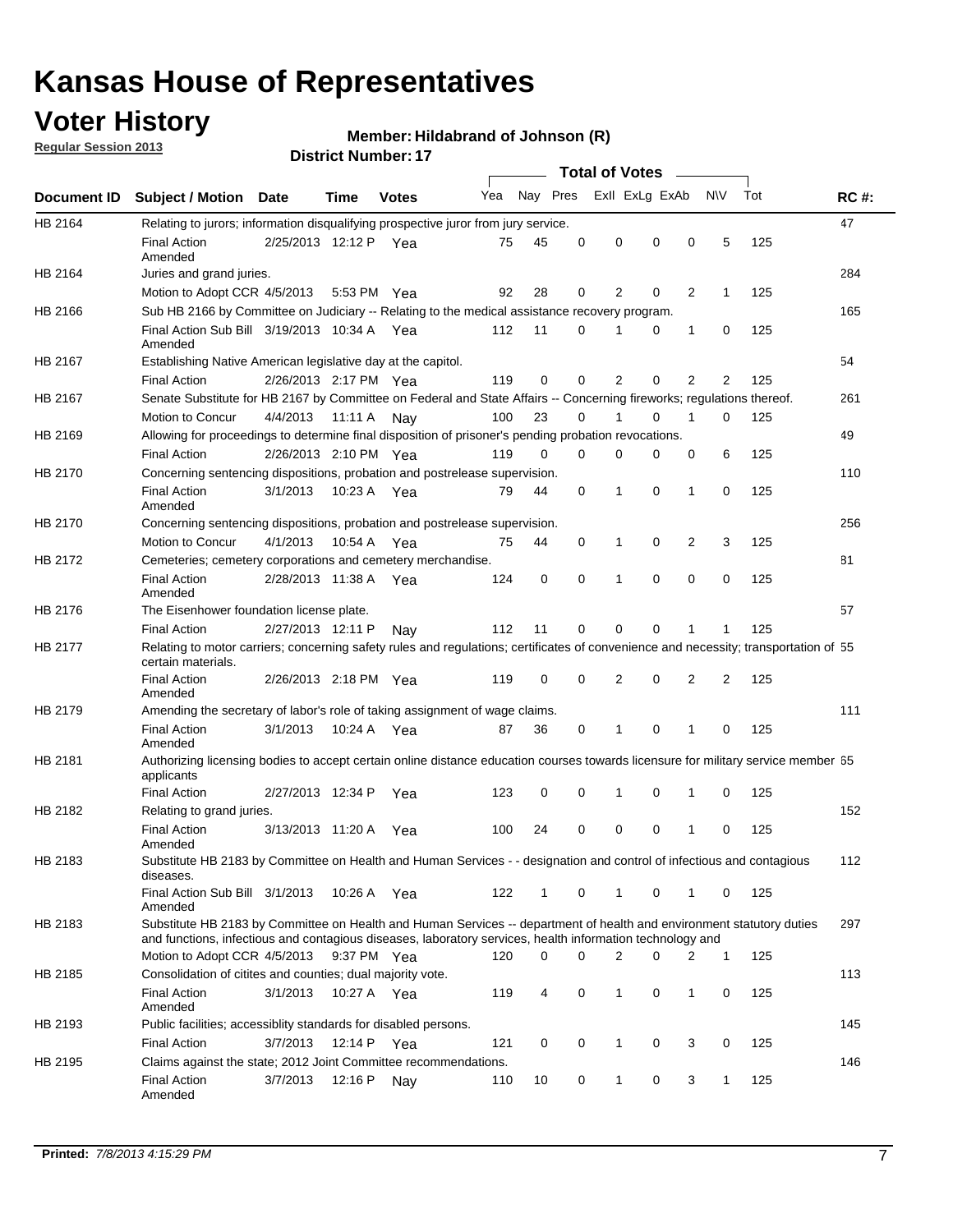## **Voter History**

**Member: Hildabrand of Johnson (R)** 

**Regular Session 2013**

|             |                                                                                                                                                                                                                |                       |             |              |     |             |          | <b>Total of Votes</b> |   |                |              |     |             |
|-------------|----------------------------------------------------------------------------------------------------------------------------------------------------------------------------------------------------------------|-----------------------|-------------|--------------|-----|-------------|----------|-----------------------|---|----------------|--------------|-----|-------------|
| Document ID | <b>Subject / Motion Date</b>                                                                                                                                                                                   |                       | Time        | <b>Votes</b> | Yea | Nay Pres    |          | Exll ExLg ExAb        |   |                | <b>NV</b>    | Tot | <b>RC#:</b> |
| HB 2197     | Kansas state high school activities association; membership of board of directors and executive board.                                                                                                         |                       |             |              |     |             |          |                       |   |                |              |     | 249         |
|             | <b>Emergency Final</b><br><b>Action Amend</b>                                                                                                                                                                  | 3/26/2013 8:46 PM Yea |             |              | 69  | 53          | 0        |                       | 0 | 2              | 0            | 125 |             |
| HB 2199     | Second amendment protection act.                                                                                                                                                                               |                       |             |              |     |             |          |                       |   |                |              |     | 157         |
|             | <b>Final Action</b><br>Amended                                                                                                                                                                                 | 3/14/2013 11:34 A     |             | Yea          | 94  | 29          | 0        | 0                     | 0 | 2              | 0            | 125 |             |
| HB 2199     | Senate Substitute for HB 2199 by Committee on Federal and State Affairs--Secretary of Administration; successor; diretor of<br>accounts and reports; certain rules and regulations; Kansas liquor control act. |                       |             |              |     |             |          |                       |   |                |              |     | 313         |
|             | Motion to adopt CCR 5/22/2013 2:17 PM Yea                                                                                                                                                                      |                       |             |              | 89  | 23          | 0        | 1                     | 0 | 12             | 0            | 125 |             |
| HB 2200     | Executive chief information technology officer; office of information tehcnology services.                                                                                                                     |                       |             |              |     |             |          |                       |   |                |              |     | 114         |
|             | <b>Final Action</b><br>Amended                                                                                                                                                                                 | 3/1/2013              | 10:28 A     | Yea          | 121 | 2           | 0        | 1                     | 0 | 1              | 0            | 125 |             |
| HB 2201     | Telecommunications; regulation by the state corporation commission and distributions from the Kansas universal service<br>fund.                                                                                |                       |             |              |     |             |          |                       |   |                |              |     | 33          |
|             | <b>Final Action</b><br>Amended                                                                                                                                                                                 | 2/18/2013 11:24 A     |             | Yea          | 118 | 1           | 0        | 2                     | 0 | 4              | 0            | 125 |             |
| HB 2201     | Telecommunications; regulation by the state corporation commission and distributions from the Kansas universal service<br>fund.                                                                                |                       |             |              |     |             |          |                       |   |                |              |     | 278         |
|             | Motion to Adopt CCR 4/5/2013                                                                                                                                                                                   |                       | 12:57 P     | Yea          | 99  | 20          | 0        | 2                     | 0 | 3              | $\mathbf{1}$ | 125 |             |
| HB 2202     | Providing automatic relief from certain motor carrier restrictions upon the governor's declaration of emergency.                                                                                               |                       |             |              |     |             |          |                       |   |                |              |     | 44          |
|             | <b>Final Action</b><br>Amended                                                                                                                                                                                 | 2/20/2013 12:25 P     |             | Yea          | 122 | 0           | 0        | 0                     | 0 | 0              | 3            | 125 |             |
| HB 2203     | Relating to exercise of religion.                                                                                                                                                                              |                       |             |              |     |             |          |                       |   |                |              |     | 115         |
|             | <b>Final Action</b><br>Amended                                                                                                                                                                                 | 3/1/2013              | 10:31 A     | Yea          | 109 | 14          | 0        | 1                     | 0 | 1              | 0            | 125 |             |
| HB 2203     | Relating to exercise of religion.                                                                                                                                                                              |                       |             |              |     |             |          |                       |   |                |              |     | 200         |
|             | Motion to Concur                                                                                                                                                                                               | 3/25/2013 9:41 AM     |             | Yea          | 109 | 12          | 0        | 2                     | 0 | 2              | 0            | 125 |             |
| HB 2204     | Relating to redemption of real property.                                                                                                                                                                       |                       |             |              |     |             |          |                       |   |                |              |     | 116         |
|             | <b>Final Action</b><br>Amended                                                                                                                                                                                 | 3/1/2013              | 10:32 A     | Yea          | 123 | $\mathbf 0$ | 0        | 1                     | 0 | 1              | 0            | 125 |             |
| HB 2204     | Extending the judicial branch surcharge for two years.                                                                                                                                                         |                       |             |              |     |             |          |                       |   |                |              |     | 308         |
|             | Motion to adopt CCR 5/13/2013 10:38 A Yea                                                                                                                                                                      |                       |             |              | 121 | 1           | 0        | 0                     | 0 | 3              | 0            | 125 |             |
| HB 2205     | Adoption hearings; time and waiver of notice.                                                                                                                                                                  |                       |             |              |     |             |          |                       |   |                |              |     | 117         |
|             | <b>Final Action</b><br>Amended                                                                                                                                                                                 | 3/1/2013              |             | 10:33 A Yea  | 123 | 0           | 0        | 1                     | 0 | 1              | 0            | 125 |             |
| HB 2207     | Substitute HB 2207 by Committee on Agriculture and Natural Resources--Amending provisions relating to the regulation and<br>certification of animal feeding facilities.                                        |                       |             |              |     |             |          |                       |   |                |              |     | 56          |
|             | Final Action Sub Bill 2/26/2013 2:20 PM Yea                                                                                                                                                                    |                       |             |              | 119 | 0           | 0        | 2                     | 0 | $\overline{2}$ | 2            | 125 |             |
| HB 2207     | Substitute HB 2207 by Committee on Agriculture and Natural Resources--Amending provisions relating to the regulation and 257<br>certification of animal feeding facilities.                                    |                       |             |              |     |             |          |                       |   |                |              |     |             |
|             | Motion to Concur                                                                                                                                                                                               | 4/1/2013              | 2:23 PM Yea |              | 119 | 0           | 0        | 1                     | 0 | 3              | 2            | 125 |             |
| HB 2209     | Amendments to the Kansas offender registration act.                                                                                                                                                            |                       |             |              |     |             |          |                       |   |                |              |     | 66          |
|             | <b>Final Action</b><br>Amended                                                                                                                                                                                 | 2/27/2013 12:35 P Yea |             |              | 123 | 0           | 0        | $\mathbf{1}$          | 0 | $\mathbf{1}$   | 0            | 125 |             |
| HB 2210     | Elections; change of party affiliation.                                                                                                                                                                        |                       |             |              |     |             |          |                       |   |                |              |     | 132         |
|             | <b>Emergency Final</b><br><b>Action Amend</b>                                                                                                                                                                  | 3/1/2013              |             | 1:02 PM Yea  | 72  | 49          | 0        |                       | 0 | 1              | 2            | 125 |             |
| HB 2212     | Concerning the requirements to receiving a service grant through the veterans claims assistance program.                                                                                                       |                       |             |              |     |             |          |                       |   |                |              |     | 118         |
|             | <b>Final Action</b>                                                                                                                                                                                            | 3/1/2013              |             | 10:34 A Yea  | 123 | 0           | 0        | $\mathbf{1}$          | 0 | 1              | 0            | 125 |             |
| HB 2213     | Member elections and retirement benefit determinations and one-time payments under KPERS act of 2015.                                                                                                          |                       |             |              |     |             |          |                       |   |                |              |     | 27          |
|             | <b>Final Action</b><br>Amended                                                                                                                                                                                 | 2/15/2013 11:19 A Yea |             |              | 115 | 0           | 0        | 2                     | 2 | 3              | 3            | 125 |             |
| HB 2213     | Member elections and retirement benefit determinations and one-time payments under KPERS act of 2015.                                                                                                          |                       |             |              | 104 | $\Omega$    | $\Omega$ | 1                     | 0 |                |              |     | 311         |
|             | Motion to adopt CCR 5/20/2013 2:11 PM Yea                                                                                                                                                                      |                       |             |              |     |             |          |                       |   | 16             | 4            | 125 |             |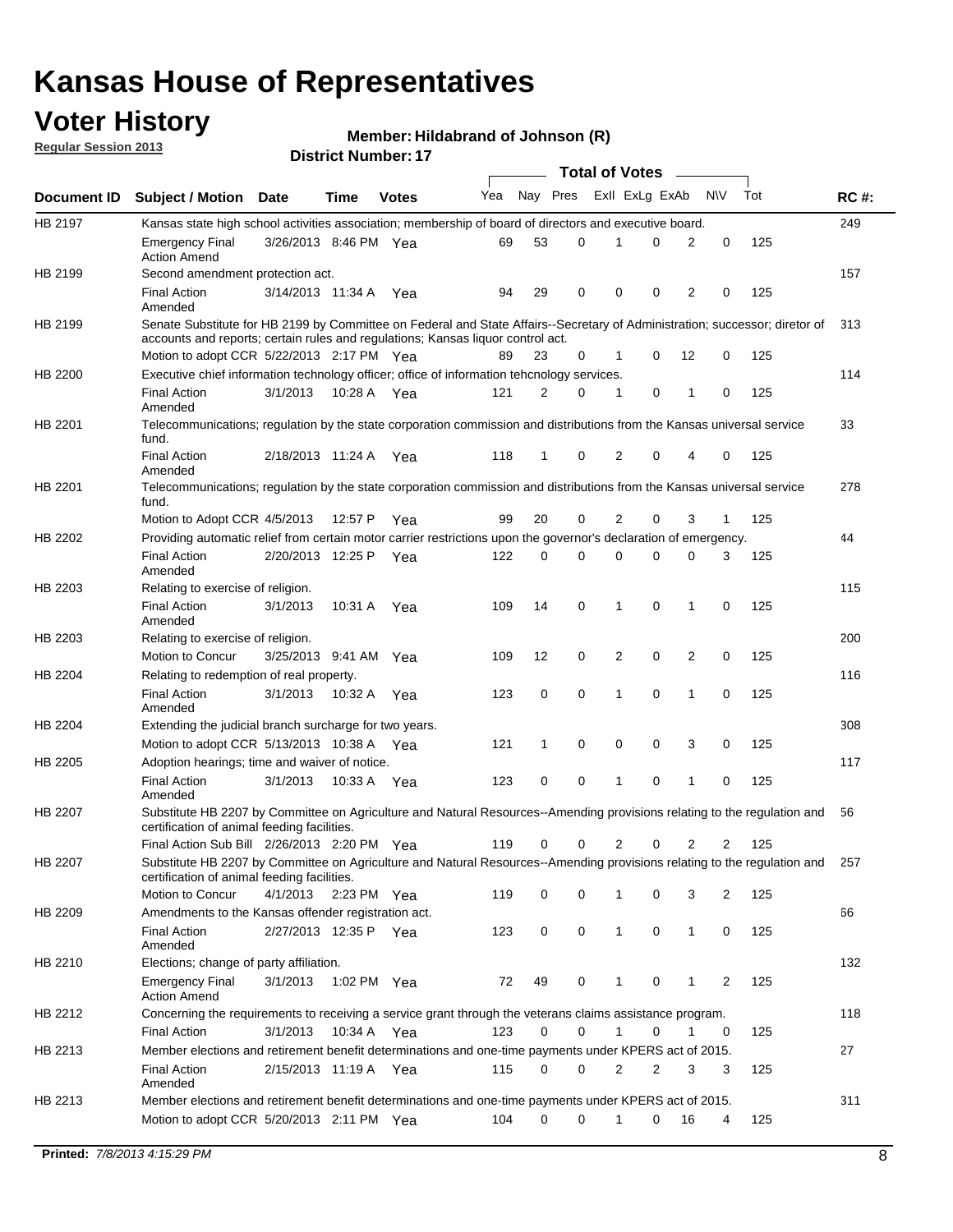## **Voter History**

**Member: Hildabrand of Johnson (R)** 

**Regular Session 2013**

|             |                                                                                                                                                                                                       |                       |         | <b>DISUIGLIVAIIIDEL.</b> 17 |     |              |                |                | Total of Votes ____     |              |           |     |             |
|-------------|-------------------------------------------------------------------------------------------------------------------------------------------------------------------------------------------------------|-----------------------|---------|-----------------------------|-----|--------------|----------------|----------------|-------------------------|--------------|-----------|-----|-------------|
| Document ID | <b>Subject / Motion</b>                                                                                                                                                                               | Date                  | Time    | <b>Votes</b>                | Yea |              |                |                | Nay Pres Exll ExLg ExAb |              | <b>NV</b> | Tot | <b>RC#:</b> |
| HB 2216     | Repealing certain joint committees and amending related statutes; amending the joint committees on special claims against<br>the state.                                                               |                       |         |                             |     |              |                |                |                         |              |           |     | 119         |
|             | <b>Final Action</b><br>Amended                                                                                                                                                                        | 3/1/2013              | 10:36 A | Yea                         | 91  | 32           | 0              | 1              | 0                       | 1            | 0         | 125 |             |
| HB 2216     | Repealing certain joint committees and amending related statutes; amending the joint committees on special claims against<br>the state.                                                               |                       |         |                             |     |              |                |                |                         |              |           |     | 323         |
|             | Motion to adopt CCR 6/2/2013                                                                                                                                                                          |                       |         | 12:18 A Yea                 | 81  | 28           | 0              | 1              | 0                       | 6            | 9         | 125 |             |
| HB 2217     | Creating the crime of female genital mutilation and setting the penalty.                                                                                                                              |                       |         |                             |     |              |                |                |                         |              |           |     | 120         |
|             | <b>Final Action</b><br>Amended                                                                                                                                                                        | 3/1/2013              |         | 10:37 A Yea                 | 123 | 0            | 0              | 1              | 0                       | $\mathbf{1}$ | 0         | 125 |             |
| HB 2218     | Driving under the influence of alcohol or drugs; tests; implied consent; administrative hearings.                                                                                                     |                       |         |                             |     |              |                |                |                         |              |           |     | 82          |
|             | <b>Final Action</b>                                                                                                                                                                                   | 2/28/2013 11:40 A Yea |         |                             | 124 | $\mathbf 0$  | 0              | 1              | 0                       | 0            | 0         | 125 |             |
| HB 2218     | Driving under the influence of alcohol or drugs; boating under the influence of alcohol or drugs; tests; implied consent;<br>administrative hearings; aggravated battery DUI.                         |                       |         |                             |     |              |                |                |                         |              |           |     | 303         |
|             | Motion to adopt CCR 5/9/2013                                                                                                                                                                          |                       | 11:46 A | Yea                         | 120 | 2            | 0              | 1              | 0                       | $\mathbf 1$  | 1         | 125 |             |
| HB 2221     | Enacting the equal access act; school employees; professional employees organization.                                                                                                                 |                       |         |                             |     |              |                |                |                         |              |           |     | 83          |
|             | <b>Final Action</b>                                                                                                                                                                                   | 2/28/2013 11:42 A Yea |         |                             | 71  | 53           | 0              | 1              | 0                       | 0            | 0         | 125 |             |
| HB 2222     | School districts; bullying policies.<br><b>Emergency Final</b>                                                                                                                                        | 3/1/2013              |         | 1:13 PM Yea                 | 119 | $\mathbf{1}$ | 1              | 1              | 0                       | 1            | 2         | 125 | 141         |
|             | <b>Action Amend</b>                                                                                                                                                                                   |                       |         |                             |     |              |                |                |                         |              |           |     |             |
| HB 2228     | Decreased employer payments to group insurance reserve fund for KPERS plan of death and long-term disability benefits<br>during fiscal years 2014 and 2015.                                           |                       |         |                             |     |              |                |                |                         |              |           |     | 28          |
|             | <b>Final Action</b><br>Amended                                                                                                                                                                        | 2/15/2013 11:21 A Yea |         |                             | 115 | 0            | 0              | $\overline{2}$ | $\overline{2}$          | 3            | 3         | 125 |             |
| HB 2231     | Substitute HB 2231 by Committee on Appropriations - Appropriations for FY 2014, FY 2015, FY 2016, FY 2017 and FY 2018<br>for various state agencies; capital improvement projects.                    |                       |         |                             |     |              |                |                |                         |              |           |     | 177         |
|             | Final Action Sub Bill 3/20/2013 10:29 A<br>Amended                                                                                                                                                    |                       |         | Yea                         | 68  | 55           | 0              | 1              | 0                       | 1            | 0         | 125 |             |
| HB 2234     | Contracts between the Kansas turnpike authority and the Kansas department of transportation.                                                                                                          |                       |         |                             |     |              |                |                |                         |              |           |     | 151         |
|             | <b>Final Action</b><br>Amended                                                                                                                                                                        | 3/11/2013 11:16 A Yea |         |                             | 81  | 41           | $\Omega$       | $\Omega$       | 1                       | 2            | 0         | 125 |             |
| HB 2234     | Naming the secretary of transportation as the director of operations of the Kansas turnpike authority; pertaining to certain<br>contracts between the authority and the department of transportation. |                       |         |                             |     |              |                |                |                         |              |           |     | 299         |
|             | Motion to Adopt CCR 4/5/2013                                                                                                                                                                          |                       | 10:12 P | Yea                         | 76  | 44           | 0              | $\overline{2}$ | 0                       | 2            | 1         | 125 |             |
| HB 2244     | Taxation of watercraft.<br><b>Emergency Final</b>                                                                                                                                                     | 3/26/2013 8:49 PM Yea |         |                             | 107 | 15           | 0              | 1              | 0                       | 2            | 0         | 125 | 250         |
|             | <b>Action Amend</b>                                                                                                                                                                                   |                       |         |                             |     |              |                |                |                         |              |           |     |             |
| HB 2249     | City annexation of fire district land; double taxation; refund.                                                                                                                                       |                       |         |                             |     |              |                |                |                         |              |           |     | 121         |
|             | Final Action 3/1/2013 10:39 A Nay<br>Amended                                                                                                                                                          |                       |         |                             | 101 | 22           | $\overline{0}$ |                | 0                       |              |           | 125 |             |
| HB 2249     | Certain property issues; fire districts; historic preservation; solid waste.                                                                                                                          |                       |         |                             |     |              |                |                |                         |              |           |     | 310         |
|             | Motion to Adopt CCR 5/17/2013 10:25 A Yea                                                                                                                                                             |                       |         |                             | 92  | 18           | 0              | 1              | 0                       | 14           | 0         | 125 |             |
| HB 2252     | Eliminating the statute of limitations for prosecutions of rape and aggravated criminal sodomy.                                                                                                       |                       |         |                             |     |              |                |                |                         |              |           |     | 122         |
|             | <b>Final Action</b><br>Amended                                                                                                                                                                        | 3/1/2013              |         | 10:40 A Yea                 | 123 | 0            | $\Omega$       | 1              | 0                       | 1            | 0         | 125 |             |
| HB 2253     | Abortion; prohibiting funding for abortion services; amending late-term abortion and woman's- right-to-know statutes.                                                                                 |                       |         |                             |     |              |                |                |                         |              |           |     | 178         |
|             | <b>Final Action</b><br>Amended                                                                                                                                                                        | 3/20/2013 10:31 A Yea |         |                             | 92  | 31           | 0              | 1              | 0                       | 1            | 0         | 125 |             |
| HB 2253     | Abortion; prohibiting funding for abortion services; amending late-term abortion and woman's- right-to-know statutes.                                                                                 |                       |         |                             |     |              |                |                |                         |              |           |     | 301         |
|             | Motion to Adopt CCR 4/5/2013                                                                                                                                                                          |                       |         | 10:34 P Yea                 | 90  | 30           | 0              | 2              | 0                       | 2            | 1         | 125 |             |
| HB 2255     | Economic development; investments in telecommunications machinery and equipment.                                                                                                                      |                       |         |                             |     |              |                |                |                         |              |           |     | 142         |
|             | EFA Sub Bill<br>Amended                                                                                                                                                                               | 3/1/2013              |         | 1:15 PM Yea                 | 116 | 5            | 0              | 1              | 0                       | 1            | 2         | 125 |             |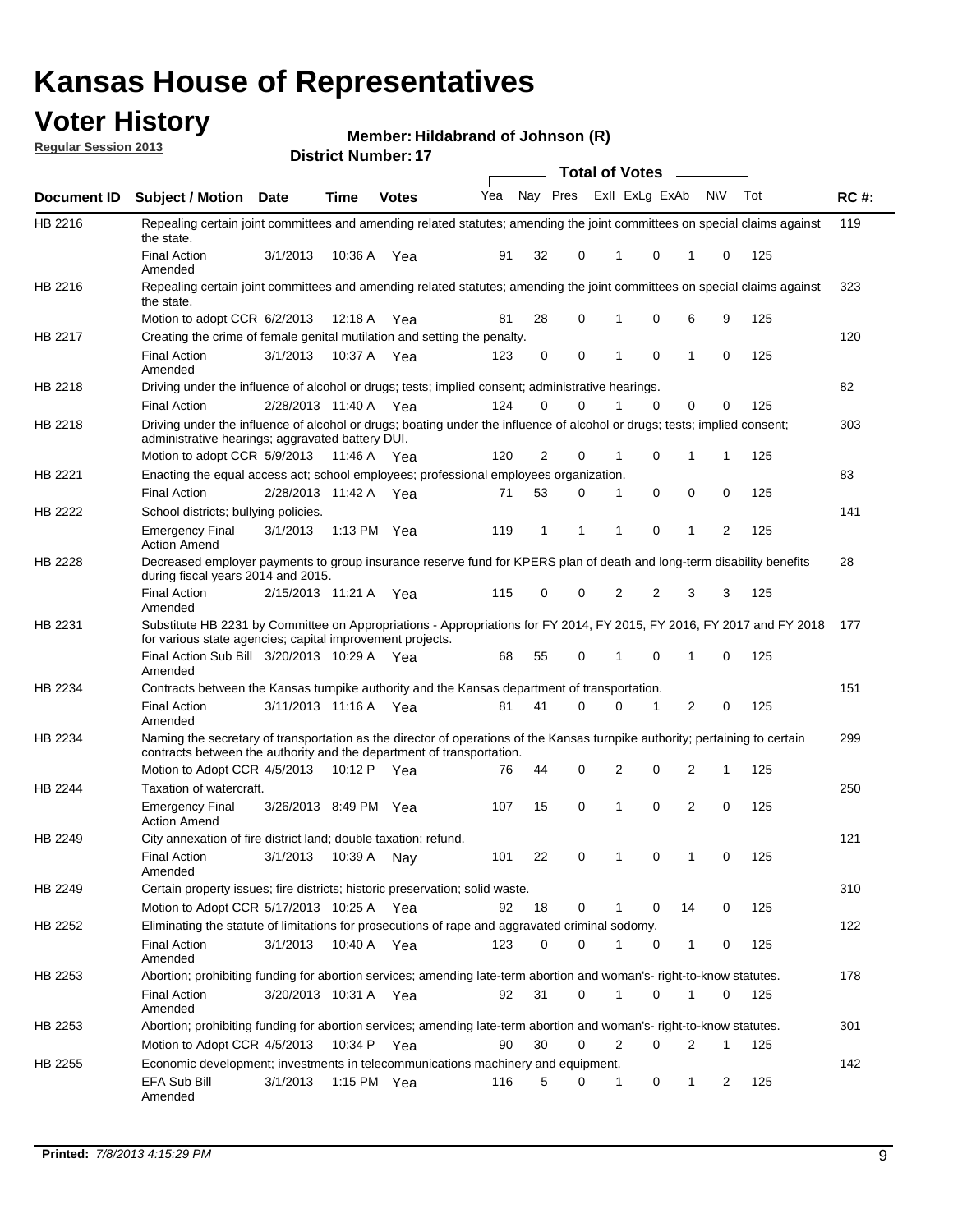## **Voter History**

**Member: Hildabrand of Johnson (R)** 

**Regular Session 2013**

|             |                                                                                                                                                                                       |                       |             | <b>DISTRICT NUMBER:</b> 17 |     |              |          | <b>Total of Votes</b> |                |                | $\sim$       |              |     |             |
|-------------|---------------------------------------------------------------------------------------------------------------------------------------------------------------------------------------|-----------------------|-------------|----------------------------|-----|--------------|----------|-----------------------|----------------|----------------|--------------|--------------|-----|-------------|
| Document ID | <b>Subject / Motion</b>                                                                                                                                                               | Date                  | Time        | <b>Votes</b>               | Yea | Nay Pres     |          |                       |                | Exll ExLg ExAb |              | <b>NV</b>    | Tot | <b>RC#:</b> |
| HB 2259     | Domestic relations; relating to dissolution of marriage;                                                                                                                              |                       |             |                            |     |              |          |                       |                |                |              |              |     | 58          |
|             | <b>Final Action</b>                                                                                                                                                                   | 2/27/2013 12:12 P     |             | Yea                        | 123 | 0            | 0        |                       |                | 0              | 1            | 0            | 125 |             |
| HB 2261     | Authorizing the expenditure of unencumbered balances held by school district; removing the cap for contingency reserve<br>fund.                                                       |                       |             |                            |     |              |          |                       |                |                |              |              |     | 48          |
|             | <b>Final Action</b><br>Amended                                                                                                                                                        | 2/25/2013 12:13 P     |             | Yea                        | 120 | 0            | 0        |                       | 0              | 0              | 0            | 5            | 125 |             |
| HB 2261     | School districts; expenditure of unencumbered bala ces; removing the cap for contingency reserve fund; establishing celebrate 305<br>freedom week; bullying policies, ies.            |                       |             |                            |     |              |          |                       |                |                |              |              |     |             |
|             | Motion to adopt CCR 5/9/2013 2:25 PM Yea                                                                                                                                              |                       |             |                            | 119 | 1            | 0        |                       |                | 0              | 4            | 0            | 125 |             |
| HB 2262     | Substitute HB 2262 by Committee on Appropriations - Amending the percentage amount that is deposited into the oil and gas 210<br>valuation depletion trust fund from 12.41% to 8.25%. |                       |             |                            |     |              |          |                       |                |                |              |              |     |             |
|             | Final Action Sub Bill 3/26/2013 9:58 AM Yea                                                                                                                                           |                       |             |                            | 96  | 23           | 0        |                       | 1              | 0              | 5            | 0            | 125 |             |
| HB 2267     | Income tax, credits, high performance incentive program; subtraction modifications, certain expenses related to living dinor<br>organ donations.                                      |                       |             |                            |     |              |          |                       |                |                |              |              |     | 252         |
|             | <b>Emergency Final</b><br><b>Action Amend</b>                                                                                                                                         | 3/26/2013 8:52 PM     |             | Nay                        | 106 | 16           | 0        |                       | 1              | 0              | 2            | 0            | 125 |             |
| HB 2269     | John Bower memorial highway.                                                                                                                                                          |                       |             |                            |     |              |          |                       |                |                |              |              |     | 84          |
|             | <b>Final Action</b><br>Amended                                                                                                                                                        | 2/28/2013 11:44 A     |             | Nay                        | 114 | 10           | 0        |                       | 1              | 0              | 0            | 0            | 125 |             |
| HB 2272     | Exempting IRB-purchased property from property taxatin without state ownerhsip requirement.                                                                                           |                       |             |                            |     |              |          |                       |                |                |              |              |     | 123         |
|             | <b>Final Action</b>                                                                                                                                                                   | 3/1/2013              | 10:41 A Yea |                            | 123 | 0            | 0        |                       | 1              | 0              | $\mathbf{1}$ | 0            | 125 |             |
| HB 2278     | Creating a penalty enhancement for the theft or burglary of a firearm.                                                                                                                |                       |             |                            |     |              |          |                       |                |                |              |              |     | 135         |
|             | <b>Emergency Final</b><br><b>Action Amend</b>                                                                                                                                         | 3/1/2013              |             | 1:06 PM Yea                | 117 | 4            | $\Omega$ |                       | 1              | $\Omega$       | 1            | 2            | 125 |             |
| HB 2280     | School districts; establishing celebrate freedom week and related curriculum.                                                                                                         |                       |             |                            |     |              |          |                       |                |                |              |              |     | 140         |
|             | <b>Emergency Final</b><br><b>Action Amend</b>                                                                                                                                         | 3/1/2013              |             | 1:12 PM Yea                | 95  | 25           | 1        |                       | 1              | 0              | 1            | 2            | 125 |             |
| HB 2294     | Kansas uniform securities act.                                                                                                                                                        |                       |             |                            |     |              |          |                       |                |                |              |              |     | 124         |
|             | <b>Final Action</b>                                                                                                                                                                   | 3/1/2013              | 10:42 A     | Yea                        | 123 | 0            | 0        |                       | 1              | 0              | 1            | 0            | 125 |             |
| HB 2296     | Campaign finance; permitted uses of campaign funds.                                                                                                                                   |                       |             |                            |     |              |          |                       |                |                |              |              |     | 148         |
|             | <b>Final Action</b>                                                                                                                                                                   | 3/8/2013              | 11:12A      | Yea                        | 120 | $\mathbf{1}$ | 0        |                       | 0              | $\mathbf{1}$   | 2            | 1            | 125 |             |
| HB 2298     | Amending the crimes of interference with law enforcement and giving a false alarm.                                                                                                    |                       |             |                            |     |              |          |                       |                |                |              |              |     | 136         |
|             | <b>Emergency Final</b><br>Action                                                                                                                                                      | 3/1/2013              |             | 1:07 PM Yea                | 121 | 0            | 0        |                       | 1              | 0              | 1            | 2            | 125 |             |
| HB 2302     | Relating to drug screening, criminal history record check and fingerprinting of certain persons and employees.                                                                        |                       |             |                            |     |              |          |                       |                |                |              |              |     | 85          |
|             | Final Action<br>Amended                                                                                                                                                               | 2/28/2013 11:45 A     |             | Yea                        | 124 | $\Omega$     | $\Omega$ |                       |                | 0              | $\Omega$     | 0            | 125 |             |
| HB 2303     | Relating to drivier's license fees; driving under the influence equipment fund.                                                                                                       |                       |             |                            |     |              |          |                       |                |                |              |              |     | 125         |
|             | <b>Final Action</b><br>Amended                                                                                                                                                        | 3/1/2013              | 10:44 A Yea |                            | 113 | 10           | 0        |                       |                | 0              | 1            | 0            | 125 |             |
| HB 2305     | Kansas storage tank act and containment of underground storage tanks.                                                                                                                 |                       |             |                            |     |              |          |                       |                |                |              |              |     | 126         |
|             | <b>Final Action</b>                                                                                                                                                                   | 3/1/2013              | 10:45 A     | Yea                        | 123 | 0            | 0        |                       | 1              | 0              | 1            | 0            | 125 |             |
| HB 2305     | Kansas storage tank act and containment of underground storage tanks.                                                                                                                 |                       |             |                            |     |              |          |                       |                |                |              |              |     | 197         |
|             | Motion to Concur                                                                                                                                                                      | 3/22/2013 11:36 A     |             | Yea                        | 119 | 0            | 0        |                       | $\overline{c}$ | 0              | 3            | $\mathbf{1}$ | 125 |             |
| HB 2311     | Increasing delinquent registration fees.                                                                                                                                              |                       |             |                            |     |              |          |                       |                |                |              |              |     | 127         |
|             | <b>Final Action</b>                                                                                                                                                                   | 3/1/2013              | 10:50 A     | Nay                        | 24  | 99           | 0        |                       | 1              | 0              | $\mathbf{1}$ | 0            | 125 |             |
| HB 2312     | Kansas uninsurable health insurance plan; increase in life time limit.                                                                                                                |                       |             |                            |     |              |          |                       |                |                |              |              |     | 95          |
|             | <b>Final Action</b>                                                                                                                                                                   | 3/1/2013              |             | 9:53 AM Yea                | 123 | 0            | 0        |                       | 1              | 0              | 1            | 0            | 125 |             |
| HB 2318     | Authorizing use of motorcycle headlamp modulation systems and side lamps.                                                                                                             |                       |             |                            |     |              |          |                       |                |                |              |              |     | 128         |
|             | Final Action<br>Amended                                                                                                                                                               | 3/1/2013              |             | 10:52 A Yea                | 123 | 0            | 0        |                       | 1              | 0              | 1            | 0            | 125 |             |
| HB 2318     | Authorizing use of motorcycle headlamp modulation systems and side lamps.                                                                                                             |                       |             |                            |     |              |          |                       |                |                |              |              |     | 201         |
|             | Motion to Concur                                                                                                                                                                      | 3/25/2013 9:44 AM Yea |             |                            | 121 | 0            | 0        |                       | 2              | 0              | 2            | 0            | 125 |             |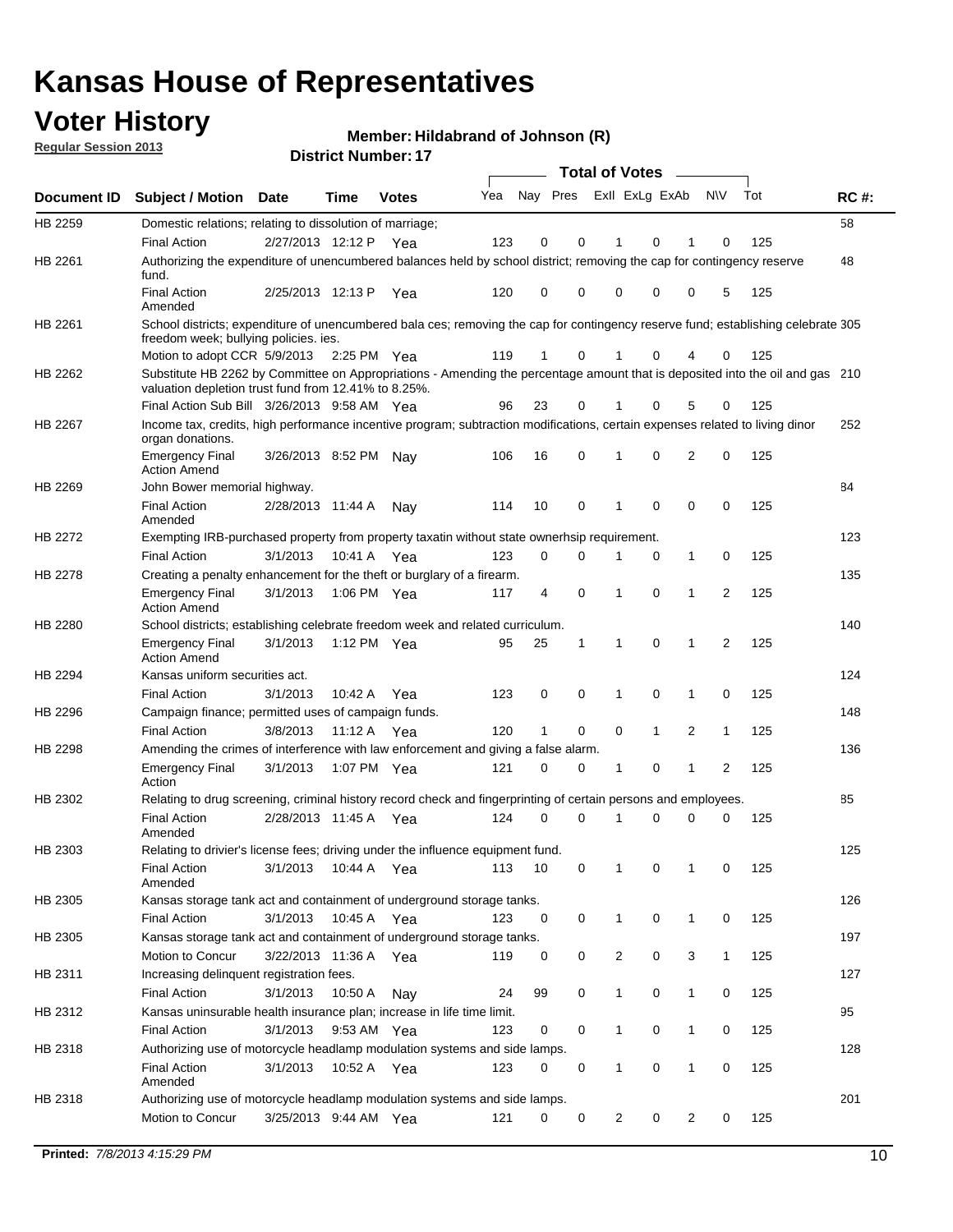## **Voter History**

**Regular Session 2013**

#### **Member: Hildabrand of Johnson (R)**

|                    |                                                                                                                                                                                             |                       | <b>DISTICL NUTTING</b> . 17 |              |     |                 | Total of Votes _____ |                |   |                |                |     |             |
|--------------------|---------------------------------------------------------------------------------------------------------------------------------------------------------------------------------------------|-----------------------|-----------------------------|--------------|-----|-----------------|----------------------|----------------|---|----------------|----------------|-----|-------------|
| <b>Document ID</b> | <b>Subject / Motion</b>                                                                                                                                                                     | Date                  | <b>Time</b>                 | <b>Votes</b> | Yea | Nay Pres        |                      | Exll ExLg ExAb |   |                | N\V            | Tot | <b>RC#:</b> |
| HB 2319            | Creating the coalition of innovative districts act.                                                                                                                                         |                       |                             |              |     |                 |                      |                |   |                |                |     | 149         |
|                    | <b>Final Action</b><br>Amended                                                                                                                                                              | 3/8/2013              | 11:17 A Yea                 |              | 74  | 47              | 0                    | 0              | 1 | 3              | 0              | 125 |             |
| HB 2319            | Creating the coalition of innovative districts act.                                                                                                                                         |                       |                             |              |     |                 |                      |                |   |                |                |     | 279         |
|                    | Motion to Adopt CCR 4/5/2013                                                                                                                                                                |                       | 1:03 PM Yea                 |              | 71  | 47              | 0                    | 2              | 0 | 3              | $\overline{2}$ | 125 |             |
| HB 2322            | Relating to the division of health of the department of health and environment.                                                                                                             |                       |                             |              |     |                 |                      |                |   |                |                |     | 86          |
|                    | <b>Final Action</b><br>Amended                                                                                                                                                              | 2/28/2013 11:46 A Yea |                             |              | 118 | 6               | 0                    | 1              | 0 | 0              | 0              | 125 |             |
| HB 2326            | VoIP and IP enabled services.                                                                                                                                                               |                       |                             |              |     |                 |                      |                |   |                |                |     | 129         |
|                    | <b>Final Action</b><br>Amended                                                                                                                                                              | 3/1/2013              | 10:53 A                     | Yea          | 123 | $\mathbf 0$     | 0                    | 1              | 0 | 1              | 0              | 125 |             |
| HB 2338            | Courts; docket fees.                                                                                                                                                                        |                       |                             |              |     |                 |                      |                |   |                |                |     | 211         |
|                    | <b>Final Action</b><br>Amended                                                                                                                                                              | 3/26/2013 10:00 A     |                             | Yea          | 67  | 52              | 0                    | $\mathbf{1}$   | 0 | 5              | 0              | 125 |             |
| HB 2339            | Allowing insurers to return premiums to a policyholder separate from the notice of an adverse underwriting decision.                                                                        |                       |                             |              |     |                 |                      |                |   |                |                |     | 67          |
|                    | <b>Final Action</b>                                                                                                                                                                         | 2/28/2013 11:16 A Yea |                             |              | 124 | 0               | 0                    | 1              | 0 | 0              | 0              | 125 |             |
| HB 2339            | Combining life insurance with certain additional health related riders, insurance agents-lines of insurance, health insurance for 287<br>certain firefighters and law enforcement officers. |                       |                             |              |     |                 |                      |                |   |                |                |     |             |
|                    | Motion to Adopt CCR 4/5/2013 7:15 PM Yea                                                                                                                                                    |                       |                             |              | 116 | 4               | 0                    | $\overline{2}$ | 0 | 2              | 1              | 125 |             |
| HB 2343            | Relating to the secretary of health and environment; office of laboratory services.                                                                                                         |                       |                             |              |     |                 |                      |                |   |                |                |     | 130         |
|                    | <b>Final Action</b>                                                                                                                                                                         | 3/1/2013              | 10:54 A                     | Yea          | 89  | 34              | 0                    | $\mathbf{1}$   | 0 | 1              | 0              | 125 |             |
| HB 2349            | School districts; audit by legislative post audit committee.                                                                                                                                |                       |                             |              |     |                 |                      |                |   |                |                |     | 87          |
|                    | <b>Final Action</b><br>Amended                                                                                                                                                              | 2/28/2013 11:48 A Yea |                             |              | 120 | 4               | 0                    | 1              | 0 | 0              | 0              | 125 |             |
| HB 2349            | School districts; audit by legislative post audit committee.                                                                                                                                |                       |                             |              |     |                 |                      |                |   |                |                |     | 291         |
|                    | Motion to Concur                                                                                                                                                                            | 4/5/2013              | 7:55 PM Yea                 |              | 118 | 2               | 0                    | 2              | 0 | 2              | 1              | 125 |             |
| HB 2352            | Maximum benefits increased for certain members of the Kansas police and firemen's retirement system.                                                                                        |                       |                             |              |     |                 |                      |                |   |                |                |     | 88          |
|                    | <b>Final Action</b>                                                                                                                                                                         | 2/28/2013 11:49 A Yea |                             |              | 124 | 0               | 0                    | 1              | 0 | 0              | 0              | 125 |             |
| HB 2353            | Adding certain controlled substances as schedule I drugs.                                                                                                                                   |                       |                             |              |     |                 |                      |                |   |                |                |     | 138         |
|                    | <b>Emergency Final</b><br>Action                                                                                                                                                            | 3/1/2013              | 1:09 PM Yea                 |              | 121 | 0               | 0                    | $\mathbf{1}$   | 0 | 1              | 2              | 125 |             |
| HB 2357            | 242nd engineer company ae" KS army national guard ae" membrial highway.                                                                                                                     |                       |                             |              |     |                 |                      |                |   |                |                |     | 96          |
|                    | <b>Final Action</b>                                                                                                                                                                         | 3/1/2013 9:54 AM Yea  |                             |              | 123 | 0               | 0                    | $\mathbf{1}$   | 0 | $\mathbf 1$    | 0              | 125 |             |
| HB 2357            | 242nd engineer company-KS army national guard- highway.                                                                                                                                     |                       |                             |              |     |                 |                      |                |   |                |                |     | 202         |
|                    | Motion to Concur                                                                                                                                                                            | 3/25/2013 9:47 AM Yea |                             |              | 121 | $\mathbf 0$     | $\mathbf 0$          | $\overline{2}$ | 0 | $\overline{2}$ | 0              | 125 |             |
| HB 2363            | Exempting certain aggregate mining operations from department of health and environment regulations.                                                                                        |                       |                             |              |     |                 |                      |                |   |                |                |     | 131         |
|                    | Final Action 3/1/2013 10:56 A Yea<br>Amended                                                                                                                                                |                       |                             |              |     | 123 0 0 1 0 1 0 |                      |                |   |                |                | 125 |             |
| HB 2363            | Water; wastewater regulations for sand and gravel; streams, dams and water obstructions.                                                                                                    |                       |                             |              |     |                 |                      |                |   |                |                |     | 280         |
|                    | Motion to Adopt CCR 4/5/2013 1:10 PM Yea                                                                                                                                                    |                       |                             |              | 119 | 0               | 0                    | 2              | 0 | 3              | 1              | 125 |             |
| HB 2368            | Relating to the governor's mental health services planning council.                                                                                                                         |                       |                             |              |     |                 |                      |                |   |                |                |     | 137         |
|                    | <b>Emergency Final</b><br><b>Action Amend</b>                                                                                                                                               | 3/1/2013              | 1:08 PM Yea                 |              | 121 | 0               | 0                    | $\mathbf{1}$   | 0 | 1              | $\overline{2}$ | 125 |             |
| HB 2377            | Relating to court fees and costs; judicial branch surcharge fund.                                                                                                                           |                       |                             |              |     |                 |                      |                |   |                |                |     | 212         |
|                    | <b>Final Action</b>                                                                                                                                                                         | 3/26/2013 10:01 A Yea |                             |              | 118 |                 | 0                    |                | 0 | 5              | 0              | 125 |             |
| HB 2378            | Sales tax exemption for sales of certain machinery and equipment used for surface mining activities.                                                                                        |                       |                             |              |     |                 |                      |                |   |                |                |     | 251         |
|                    | <b>Emergency Final</b><br><b>Action Amend</b>                                                                                                                                               | 3/26/2013 8:51 PM Yea |                             |              | 104 | 18              | 0                    | 1              | 0 | 2              | 0              | 125 |             |
| HB 2381            | Election campaign finance; removing certain limitations to contributions made during legislative sessions.                                                                                  |                       |                             |              |     |                 |                      |                |   |                |                |     | 198         |
|                    | <b>Final Action</b>                                                                                                                                                                         | 3/25/2013 9:30 AM Yea |                             |              | 100 | 21              | 0                    | 2              | 0 | 2              | 0              | 125 |             |
|                    | Amended                                                                                                                                                                                     |                       |                             |              |     |                 |                      |                |   |                |                |     |             |
| HB 2387            | Clarifying that felony murder is not a lesser included offense of capital murder.                                                                                                           |                       |                             |              |     |                 |                      |                |   |                |                |     | 213         |
|                    | <b>Final Action</b>                                                                                                                                                                         | 3/26/2013 10:02 A Yea |                             |              | 117 | 2               | 0                    | $\mathbf{1}$   | 0 | 5              | 0              | 125 |             |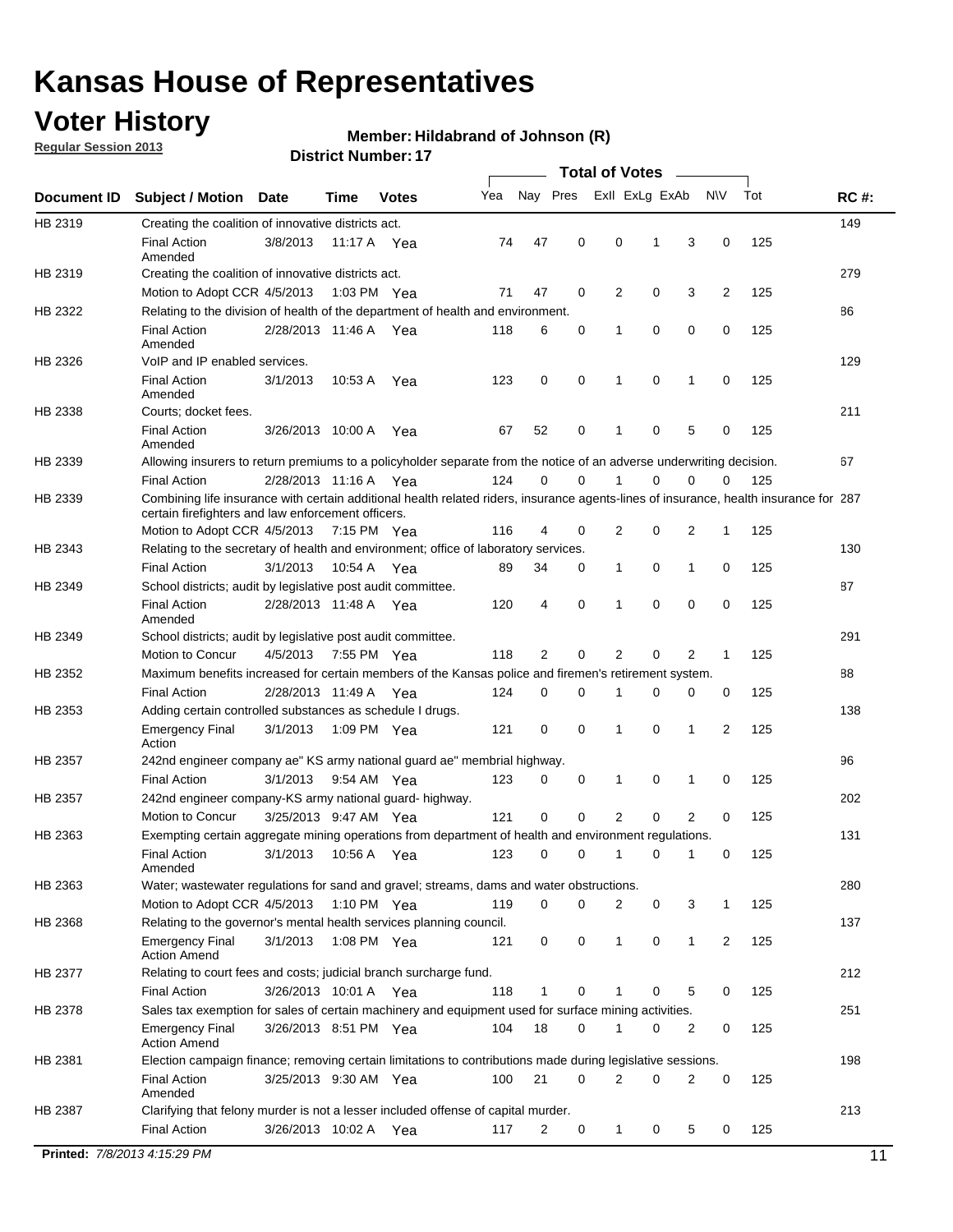## **Voter History**

**Member: Hildabrand of Johnson (R)** 

**Regular Session 2013**

|                 |                                                                                                                                                                                                                                                  |                       |         |              |     |              |          | <b>Total of Votes</b> |   |   |           |     |             |
|-----------------|--------------------------------------------------------------------------------------------------------------------------------------------------------------------------------------------------------------------------------------------------|-----------------------|---------|--------------|-----|--------------|----------|-----------------------|---|---|-----------|-----|-------------|
| Document ID     | Subject / Motion Date                                                                                                                                                                                                                            |                       | Time    | <b>Votes</b> | Yea | Nay Pres     |          | Exll ExLg ExAb        |   |   | <b>NV</b> | Tot | <b>RC#:</b> |
| HB 2389         | Capital murder; notice of intent to seek the death penalty.                                                                                                                                                                                      |                       |         |              |     |              |          |                       |   |   |           |     | 214         |
|                 | <b>Final Action</b>                                                                                                                                                                                                                              | 3/26/2013 10:03 A     |         | Yea          | 118 | 1            | 0        | 1                     | 0 | 5 | 0         | 125 |             |
| HB 2391         | School finance; amount of tax levy authorized to finance ancillary school facilities.                                                                                                                                                            |                       |         |              |     |              |          |                       |   |   |           |     | 237         |
|                 | <b>Emergency Final</b><br><b>Action Amend</b>                                                                                                                                                                                                    | 3/26/2013 8:30 PM Yea |         |              | 64  | 57           | 0        | 1                     | 0 | 2 | 1         | 125 |             |
| HB 2391         | Senate Substitute for HB 2391 by Committee on Ways and Means - Creating the joint committee on uniform educational<br>standards oversight.                                                                                                       |                       |         |              |     |              |          |                       |   |   |           |     | 321         |
|                 | Sub Motion to Concur 6/1/2013                                                                                                                                                                                                                    |                       | 10:06 P | Yea          | 55  | 58           | 0        | 0                     | 0 | 6 | 6         | 125 |             |
| HB 2396         | Allowing the secretary of administration to identify state owned real property as surplus property and establishing an appeals 253<br>process of such identification; also amending procedures for the disposition of state surplus real estate. |                       |         |              |     |              |          |                       |   |   |           |     |             |
|                 | <b>Emergency Final</b><br><b>Action Amend</b>                                                                                                                                                                                                    | 3/26/2013 8:53 PM Yea |         |              | 122 | 0            | 0        | 1                     | 0 | 2 | 0         | 125 |             |
| HB 2403         | Issuing \$1,500,000,000 of pension obligation bonds to finance a portion of the unfunded actuarial liability of KPERS.                                                                                                                           |                       |         |              |     |              |          |                       |   |   |           |     | 236         |
|                 | <b>Final Action</b><br>Amended                                                                                                                                                                                                                   | 3/26/2013 8:29 PM Yea |         |              | 73  | 49           | 0        | 1                     | 0 | 2 | 0         | 125 |             |
| <b>HCR 5014</b> | Urging approval of the Presidential Permit application allowing the construction and operation of the TransCanada Keystone<br>XL Pipeline.                                                                                                       |                       |         |              |     |              |          |                       |   |   |           |     | 215         |
|                 | <b>Final Action</b>                                                                                                                                                                                                                              | 3/26/2013 10:05 A     |         | Yea          | 108 | 11           | 0        | 1                     | 0 | 5 | 0         | 125 |             |
| HR 6004         | Rules of House of Representatives, permanent rules of the 2013-2014 biennium.                                                                                                                                                                    |                       |         |              |     |              |          |                       |   |   |           |     | 4           |
|                 | <b>Final Action</b><br>Amended                                                                                                                                                                                                                   | 1/28/2013 11:09 A     |         | Yea          | 82  | 40           | 0        | 0                     | 0 | 3 | 0         | 125 |             |
| SB <sub>1</sub> | Legislative Post Audit; periodic audits of the State treasurer and the pooled money investment board.                                                                                                                                            |                       |         |              |     |              |          |                       |   |   |           |     | 216         |
|                 | <b>Final Action</b><br>Amended                                                                                                                                                                                                                   | 3/26/2013 10:06 A Yea |         |              | 118 | $\mathbf 1$  | 0        | 1                     | 0 | 5 | 0         | 125 |             |
| SB 16           | Kansas racketeer influenced and corrupt organization act, criminal street gangs.                                                                                                                                                                 |                       |         |              |     |              |          |                       |   |   |           |     | 217         |
|                 | <b>Final Action</b><br>Amended                                                                                                                                                                                                                   | 3/26/2013 10:12 A Nay |         |              | 74  | 45           | 0        | 1                     | 0 | 5 | 0         | 125 |             |
| SB 20           | Civil procedure; temporary restraining orders and poverty affidavits.                                                                                                                                                                            |                       |         |              |     |              |          |                       |   |   |           |     | 190         |
|                 | <b>Final Action</b><br>Amended                                                                                                                                                                                                                   | 3/22/2013 11:15 A     |         | Yea          | 119 | 0            | 0        | 2                     | 0 | 3 | 1         | 125 |             |
| SB 20           | Civil procedure; temporary restraining orders and poverty affidavits.                                                                                                                                                                            |                       |         |              |     |              |          |                       |   |   |           |     | 304         |
|                 | Motion to adopt CCR 5/9/2013 2:21 PM Yea                                                                                                                                                                                                         |                       |         |              | 119 | $\mathbf{1}$ | 0        | 1                     | 0 | 4 | 0         | 125 |             |
| SB 21           | Firearms; criminal possession of a firearm; expungement; personal and family protection act.                                                                                                                                                     |                       |         |              |     |              |          |                       |   |   |           |     | 255         |
|                 | <b>Emergency Final</b><br>Action                                                                                                                                                                                                                 | 3/26/2013 8:56 PM Yea |         |              | 119 | 3            | 0        | 1                     | 0 | 2 | 0         | 125 |             |
| SB 23           | Continuation of statewide tax levy for public schools.                                                                                                                                                                                           |                       |         |              |     |              |          |                       |   |   |           |     | 243         |
|                 | <b>Emergency Final</b><br><b>Action Amend</b>                                                                                                                                                                                                    | 3/26/2013 8:38 PM Yea |         |              | 122 | 0            | 0        | 1                     | 0 | 2 | 0         | 125 |             |
| SB 23           | School districts; sttewide tax levy for public schools; school finance amendments.                                                                                                                                                               |                       |         |              |     |              |          |                       |   |   |           |     | 296         |
|                 | Motion to Adopt CCR 4/5/2013 9:32 PM Yea                                                                                                                                                                                                         |                       |         |              | 119 | $\mathbf{1}$ | 0        | 2                     | 0 | 2 | 1         | 125 |             |
| SB 24           | Insurance - Risk-based capital requirements for property, casualty and life insurance companies.                                                                                                                                                 |                       |         |              |     |              |          |                       |   |   |           |     | 204         |
|                 | <b>Final Action</b>                                                                                                                                                                                                                              | 3/26/2013 9:50 AM Yea |         |              | 119 | 0            | 0        | 1                     | 0 | 5 | 0         | 125 |             |
| SB 25           | Insurance-Risk-based capital requirements for health organizations.                                                                                                                                                                              |                       |         |              |     |              |          |                       |   |   |           |     | 205         |
|                 | <b>Final Action</b>                                                                                                                                                                                                                              | 3/26/2013 9:51 AM Yea |         |              | 119 | 0            | 0        | 1                     | 0 | 5 | 0         | 125 |             |
| SB 27           | Eligibility of students under the military service scholarship program act.                                                                                                                                                                      |                       |         |              |     |              |          |                       |   |   |           |     | 166         |
|                 | <b>Final Action</b><br>Amended                                                                                                                                                                                                                   | 3/19/2013 10:35 A Yea |         |              | 123 | 0            | 0        | 1                     | 0 | 1 | 0         | 125 |             |
| SB 28           | Authorizing the division of emergency management within the adjutant general's department to accept certain real property.                                                                                                                       |                       |         |              |     |              |          |                       |   |   |           |     | 184         |
|                 | Final Action                                                                                                                                                                                                                                     | 3/21/2013 11:22 A Yea |         |              | 121 | 0            | $\Omega$ | 1                     | 0 | 3 | 0         | 125 |             |
| SB 37           | Kansas home inspectors professional competence and financial responsibility act.                                                                                                                                                                 |                       |         |              |     |              |          |                       |   |   |           |     | 218         |
|                 | <b>Final Action</b>                                                                                                                                                                                                                              | 3/26/2013 10:14 A Nay |         |              | 102 | 17           | 0        | 1                     | 0 | 5 | 0         | 125 |             |
| SB 51           | Health insurance coverage for bankers association.                                                                                                                                                                                               |                       |         |              |     |              |          |                       |   |   |           |     | 189         |
|                 | <b>Final Action</b>                                                                                                                                                                                                                              | 3/22/2013 11:14 A Yea |         |              | 119 | 0            | 0        | 2                     | 0 | 3 | 1         | 125 |             |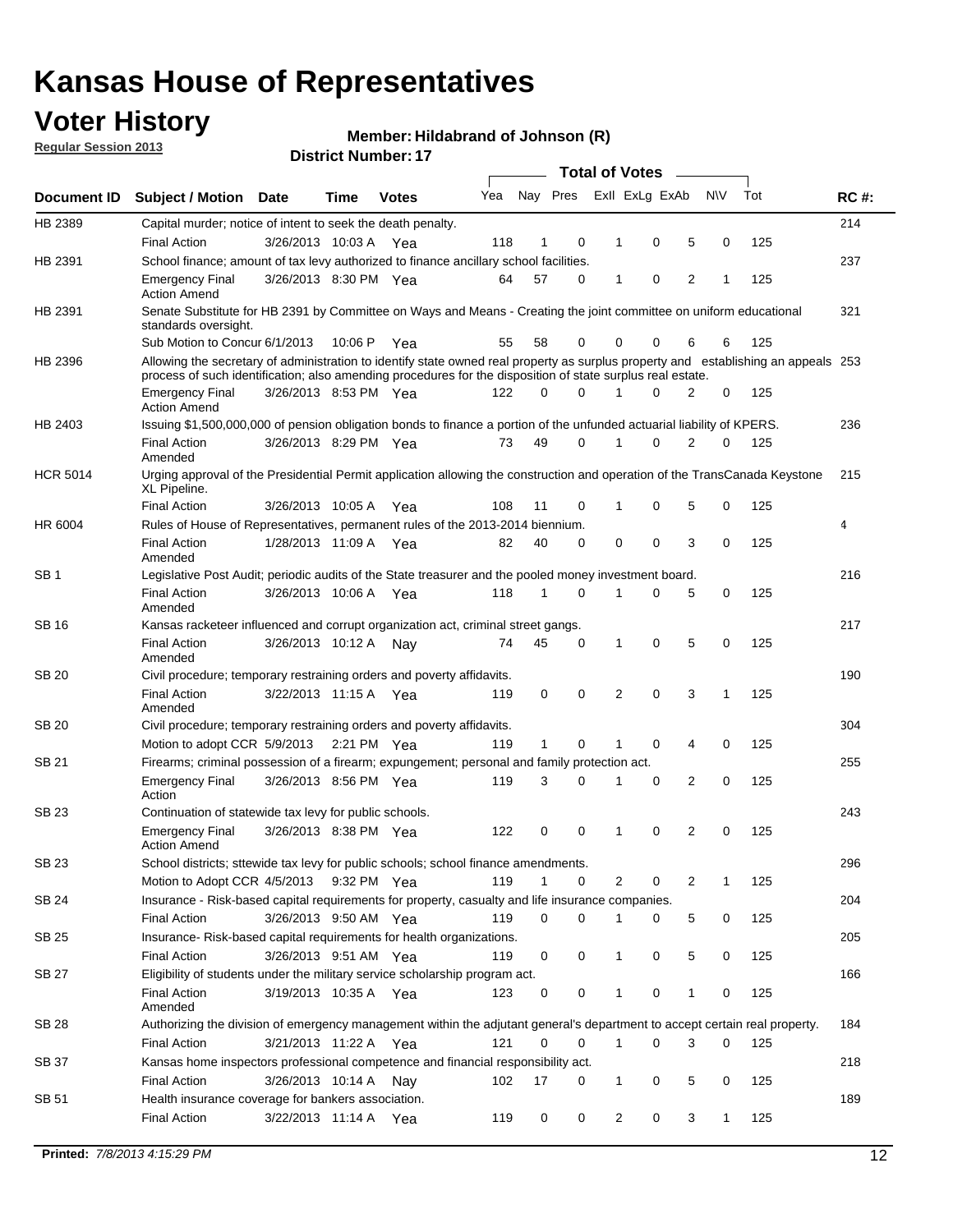## **Voter History**

**Member: Hildabrand of Johnson (R)** 

**Regular Session 2013**

|              |                                                                                                                                                                                                                                                                                                                                                                                                         |                       |             |              |     | <b>Total of Votes</b> |             |                |   |                |             |     |             |  |
|--------------|---------------------------------------------------------------------------------------------------------------------------------------------------------------------------------------------------------------------------------------------------------------------------------------------------------------------------------------------------------------------------------------------------------|-----------------------|-------------|--------------|-----|-----------------------|-------------|----------------|---|----------------|-------------|-----|-------------|--|
| Document ID  | <b>Subject / Motion Date</b>                                                                                                                                                                                                                                                                                                                                                                            |                       | Time        | <b>Votes</b> | Yea | Nay Pres              |             | Exll ExLg ExAb |   |                | <b>NV</b>   | Tot | <b>RC#:</b> |  |
| SB 52        | Mortgage interest rate cap increase.                                                                                                                                                                                                                                                                                                                                                                    |                       |             |              |     |                       |             |                |   |                |             |     | 238         |  |
|              | <b>Emergency Final</b><br>Action                                                                                                                                                                                                                                                                                                                                                                        | 3/26/2013 8:32 PM Yea |             |              | 120 | 2                     | 0           |                | 0 | 2              | 0           | 125 |             |  |
| SB 56        | Transferring the recognition of county fair associations from the secretary of agriculture to the board of county<br>commissioners.                                                                                                                                                                                                                                                                     |                       |             |              |     |                       |             |                |   |                |             |     | 191         |  |
|              | <b>Final Action</b><br>Amended                                                                                                                                                                                                                                                                                                                                                                          | 3/22/2013 11:21 A     |             | Yea          | 119 | 0                     | 0           | 2              | 0 | 3              | 1           | 125 |             |  |
| SB 57        | Substitute for SB 57 by Committee on Agriculture - Agriculture; powers and duties of the department of agriculture relating to<br>poultry improvement plan and domesticated deer.                                                                                                                                                                                                                       |                       |             |              |     |                       |             |                |   |                |             |     | 192         |  |
|              | Final Action Sub Bill 3/22/2013 11:24 A<br>Amended                                                                                                                                                                                                                                                                                                                                                      |                       |             | Nav          | 79  | 40                    | 0           | 2              | 0 | 3              | 1           | 125 |             |  |
| SB 57        | Substitute for SB 57 by Committee on Agriculture - Agriculture; powers and duties of the department of agriculture relating to<br>poultry improvement plan, stockyards and domesticated deer.                                                                                                                                                                                                           |                       |             |              |     |                       |             | 1              |   | 2              |             |     | 262         |  |
| SB 58        | Motion to adopt CCR 4/4/2013 2:18 PM Nay<br>Sentencing for unlawful manufacturing of controlled substances.                                                                                                                                                                                                                                                                                             |                       |             |              | 80  | 42                    | 0           |                | 0 |                | 0           | 125 | 219         |  |
|              | <b>Final Action</b>                                                                                                                                                                                                                                                                                                                                                                                     | 3/26/2013 10:15 A     |             |              | 119 | 0                     | 0           | 1              | 0 | 5              | 0           | 125 |             |  |
| <b>SB 59</b> | Attorney general; reward for information.                                                                                                                                                                                                                                                                                                                                                               |                       |             | Yea          |     |                       |             |                |   |                |             |     | 193         |  |
|              |                                                                                                                                                                                                                                                                                                                                                                                                         |                       |             |              |     |                       | 0           |                | 0 |                |             |     |             |  |
|              | <b>Final Action</b>                                                                                                                                                                                                                                                                                                                                                                                     | 3/22/2013 11:25 A     |             | Yea          | 119 | 0                     |             | 2              |   | 3              | 1           | 125 |             |  |
| SB 62        | Making gas pipeline safety terminology consistent with federal regulations.                                                                                                                                                                                                                                                                                                                             |                       |             |              |     |                       |             |                |   |                |             |     | 163         |  |
|              | <b>Final Action</b>                                                                                                                                                                                                                                                                                                                                                                                     | 3/19/2013 10:32 A     |             | Yea          | 123 | 0                     | 0           | 1              | 0 | 1              | 0           | 125 |             |  |
| SB 63        | Elections; voting crimes, penalties and prosecution.<br><b>Emergency Final</b><br><b>Action Amend</b>                                                                                                                                                                                                                                                                                                   | 3/26/2013 8:42 PM Yea |             |              | 69  | 53                    | $\mathbf 0$ | 1              | 0 | $\overline{2}$ | $\mathbf 0$ | 125 | 246         |  |
| SB 68        | Driver's license examinations; locations.                                                                                                                                                                                                                                                                                                                                                               |                       |             |              |     |                       |             |                |   |                |             |     | 220         |  |
|              | <b>Final Action</b>                                                                                                                                                                                                                                                                                                                                                                                     | 3/26/2013 10:16 A     |             | Yea          | 116 | 3                     | 0           | 1              | 0 | 5              | 0           | 125 |             |  |
| SB 69        | Motor vehicles; vehicle registration and license plates.                                                                                                                                                                                                                                                                                                                                                |                       |             |              |     |                       |             |                |   |                |             |     | 167         |  |
|              | <b>Final Action</b>                                                                                                                                                                                                                                                                                                                                                                                     | 3/19/2013 10:37 A     |             | Yea          | 117 | 6                     | 0           | 1              | 0 | $\mathbf{1}$   | 0           | 125 |             |  |
| SB 74        | Prison-made goods act; prohibiting prisoner production of manufactured or modular homes.                                                                                                                                                                                                                                                                                                                |                       |             |              |     |                       |             |                |   |                |             |     | 221         |  |
|              | <b>Final Action</b>                                                                                                                                                                                                                                                                                                                                                                                     | 3/26/2013 10:19 A     |             | Yea          | 87  | 32                    | 0           | 1              | 0 | 5              | 0           | 125 |             |  |
| SB 75        | Record requirements and civil penalties relating to sales of plastic bulk merchandise containers.                                                                                                                                                                                                                                                                                                       |                       |             |              |     |                       |             |                |   |                |             |     | 222         |  |
|              | <b>Final Action</b>                                                                                                                                                                                                                                                                                                                                                                                     | 3/26/2013 10:21 A     |             | Nav          | 101 | 18                    | 0           | 1              | 0 | 5              | 0           | 125 |             |  |
| SB 81        | Open records; requests for criminal justice information; restriction of certain officials' information from publicly accessible<br>records.                                                                                                                                                                                                                                                             |                       |             |              |     |                       |             |                |   |                |             |     | 194         |  |
|              | <b>Final Action</b><br>Amended                                                                                                                                                                                                                                                                                                                                                                          | 3/22/2013 11:27 A     |             | Yea          | 119 | 0                     | 0           | 2              | 0 | 3              | 1           | 125 |             |  |
| <b>SB83</b>  | House Substitute for SB 83 by Committee on Taxation - Income tax deductions and modifications; severance tax; sales tax;<br>delinquent tax liabilities.                                                                                                                                                                                                                                                 |                       |             |              |     |                       |             |                |   |                |             |     | 187         |  |
|              | Final Action Sub Bill 3/21/2013 11:30 A Yea                                                                                                                                                                                                                                                                                                                                                             |                       |             |              | 96  | 25                    | 0           | 1              | 0 | 3              | 0           | 125 |             |  |
| SB 83        | House Substitute for SB 83 by Committee on Taxation--Income tax deductions and modifications; severance tax; sales tax and 260<br>compensating use tax, preseumptions relating to nexus; property tax, exemptions, new automobile manufacturinge property;<br>taxation of watercraft; leased commercial and industrial property appeals; correction of clerical errors.<br>Motion to adopt CCR 4/3/2013 |                       | 10:35 A Yea |              | 104 | 15                    | 0           | $\mathbf{1}$   | 0 | 3              | 2           | 125 |             |  |
| SB 84        | House Substitute for SB 84 by Committee on Taxation - Reduction to state income tax rates based on selected actual state                                                                                                                                                                                                                                                                                |                       |             |              |     |                       |             |                |   |                |             |     | 188         |  |
|              | general fund receipts computations; distribution of revenues from sales and compensating use tax; reduction of<br>Final Action Sub Bill 3/21/2013 11:34 A Yea                                                                                                                                                                                                                                           |                       |             |              | 82  | 39                    | $\Omega$    |                | 0 | 3              | $\Omega$    | 125 |             |  |
| SB 84        | Amended<br>House Substitute for SB 84 -- Reduction to state income tax rates based on selected actual state general fund receipts                                                                                                                                                                                                                                                                       |                       |             |              |     |                       |             |                |   |                |             |     | 317         |  |
|              | computations; reduction of itemized deductions.<br>Motion to adopt CCR 5/28/2013 2:32 PM Nav                                                                                                                                                                                                                                                                                                            |                       |             |              | 42  | 71                    | 0           |                | 0 | 9              | 2           | 125 |             |  |
| SB 84        | House Substitute for SB 84 -- Reduction to state income tax rates based on selected actual state general fund receipts                                                                                                                                                                                                                                                                                  |                       |             |              |     |                       |             |                |   |                |             |     | 319         |  |
|              | computations; reduction of itemized deductions.<br>Motion to adopt CCR 5/30/2013 9:14 PM Nay                                                                                                                                                                                                                                                                                                            |                       |             |              | 18  | 94                    | 0           |                | 0 | 9              | 3           | 125 |             |  |
| SB 85        | Motor vehicle insurance; providing proof of insurance by cellular phone or portable electronic device.                                                                                                                                                                                                                                                                                                  |                       |             |              |     |                       |             |                |   |                |             |     | 175         |  |
|              | <b>Final Action</b>                                                                                                                                                                                                                                                                                                                                                                                     | 3/20/2013 10:25 A Yea |             |              | 123 | 0                     | $\Omega$    |                | 0 | 1              | 0           | 125 |             |  |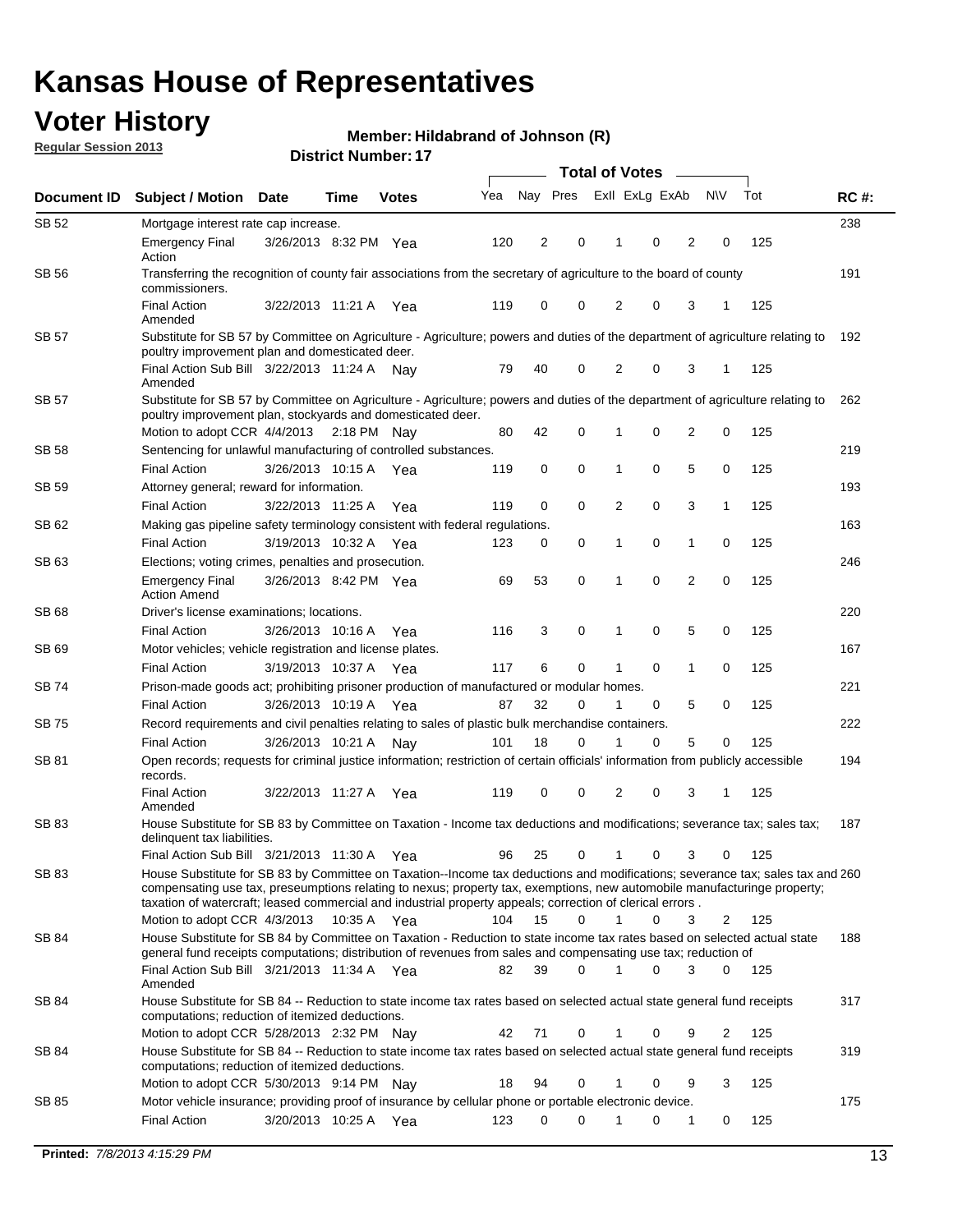## **Voter History**

**Regular Session 2013**

#### **Member: Hildabrand of Johnson (R)**

| Document ID   | <b>Subject / Motion Date</b>                                                                          |                       | Time    | <b>Votes</b> | Yea | Nay Pres       |              |                | Exll ExLg ExAb |                | N\V          | Tot | <b>RC#:</b> |
|---------------|-------------------------------------------------------------------------------------------------------|-----------------------|---------|--------------|-----|----------------|--------------|----------------|----------------|----------------|--------------|-----|-------------|
| <b>SB 88</b>  | Increasing the children's advocacy center assessment fee.                                             |                       |         |              |     |                |              |                |                |                |              |     | 223         |
|               | <b>Final Action</b><br>Amended                                                                        | 3/26/2013 10:22 A     |         | Yea          | 118 | $\mathbf{1}$   | 0            | 1              | 0              | 5              | 0            | 125 |             |
| SB 96         | Motor vehicles; counties with multiple registration facilities; additional registration fee.          |                       |         |              |     |                |              |                |                |                |              |     | 224         |
|               | <b>Final Action</b><br>Amended                                                                        | 3/26/2013 10:24 A Yea |         |              | 106 | 12             | 0            | 1              | 0              | 5              | 1            | 125 |             |
| SB 96         | Additional motor vehicle registration fees.                                                           |                       |         |              |     |                |              |                |                |                |              |     | 263         |
|               | Motion to adopt CCR 4/4/2013 2:21 PM Yea                                                              |                       |         |              | 114 | 8              | 0            | 1              | $\mathbf 0$    | 2              | 0            | 125 |             |
| SB 102        | Requiring the state treasurer to provide a list of daily deposits to the secretary of administration. |                       |         |              |     |                |              |                |                |                |              |     | 195         |
|               | <b>Final Action</b><br>Amended                                                                        | 3/22/2013 11:28 A Yea |         |              | 119 | 0              | $\Omega$     | $\overline{2}$ | 0              | 3              | 1            | 125 |             |
| SB 102        | Enacting the second amendment protection act.                                                         |                       |         |              |     |                |              |                |                |                |              |     | 295         |
|               | Motion to Adopt CCR 4/5/2013                                                                          |                       |         | 9:20 PM Yea  | 96  | 24             | 0            | $\overline{2}$ | 0              | 2              | 1            | 125 |             |
| SB 111        | Establishing Native American legislative day at the capitol; awarding of high school diplomas.        |                       |         |              |     |                |              |                |                |                |              |     |             |
|               | <b>Emergency Final</b><br><b>Action Amend</b>                                                         | 3/26/2013 8:41 PM Yea |         |              | 122 | 0              | 0            |                | 0              | 2              | 0            | 125 |             |
| SB 113        | Credit unions; changes in certain loan limitations.                                                   |                       |         |              |     |                |              |                |                |                |              |     | 234         |
|               | Emergency Final<br>Action                                                                             | 3/26/2013 8:25 PM Yea |         |              | 122 | $\mathbf 0$    | 0            | 1              | $\mathbf 0$    | $\overline{2}$ | 0            | 125 |             |
| <b>SB 118</b> | Relating to law enforcement reporting and investigation of missing persons.                           |                       |         |              |     |                |              |                |                |                |              |     | 225         |
|               | <b>Final Action</b>                                                                                   | 3/26/2013 10:25 A Yea |         |              | 119 | 0              | 0            | $\mathbf 1$    | 0              | 5              | 0            | 125 |             |
| SB 120        | Enacting the Kansas farmers' market promotion act.                                                    |                       |         |              |     |                |              |                |                |                |              |     | 196         |
|               | <b>Final Action</b><br>Amended                                                                        | 3/22/2013 11:31 A Nay |         |              | 68  | 51             | 0            | $\overline{2}$ | $\mathbf 0$    | 3              | 1            | 125 |             |
| <b>SB 122</b> | Kansas administrative procedure act; service of order or notice.                                      |                       |         |              |     |                |              |                |                |                |              |     | 226         |
|               | <b>Final Action</b><br>Amended                                                                        | 3/26/2013 10:26 A     |         | Yea          | 119 | 0              | 0            | 1              | $\mathbf 0$    | 5              | 0            | 125 |             |
| SB 122        | Elections; unauthorized voting disclosures.                                                           |                       |         |              |     |                |              |                |                |                |              |     |             |
|               | Motion to Adopt CCR 4/5/2013 6:23 PM                                                                  |                       |         | Yea          | 89  | 31             | 0            | 2              | 0              | 2              | $\mathbf{1}$ | 125 |             |
| SB 124        | Amending the Kansas restraint of trade act.                                                           |                       |         |              |     |                |              |                |                |                |              |     | 227         |
|               | <b>Final Action</b><br>Amended                                                                        | 3/26/2013 10:27 A     |         | Yea          | 116 | $\overline{2}$ | $\mathbf{1}$ | 1              | $\mathbf 0$    | 5              | 0            | 125 |             |
| SB 124        | Amending the Kansas restraint of trade act.                                                           |                       |         |              |     |                |              |                |                |                |              |     | 273         |
|               | Motion to Adopt CCR 4/5/2013                                                                          |                       | 11:06 A | Yea          | 97  | 23             | 0            | $\overline{2}$ | 0              | $\overline{2}$ | $\mathbf{1}$ | 125 |             |
| <b>SB 128</b> | Career technical education incentive program amendments.                                              |                       |         |              |     |                |              |                |                |                |              |     | 168         |
|               | <b>Final Action</b><br>Amended                                                                        | 3/19/2013 10:39 A     |         | Yea          | 123 | 0              | 0            | 1              | 0              | $\mathbf{1}$   | 0            | 125 |             |
| SB 129        | Bank commissioner: certain fees and hearing costs.                                                    |                       |         |              |     |                |              |                |                |                |              |     | 254         |
|               | Emergency Final<br><b>Action Amend</b>                                                                | 3/26/2013 8:55 PM Nay |         |              | 110 | 12             | 0            | 1              | 0              | 2              | 0            | 125 |             |
| <b>SB 129</b> | Mortgage interest rate cap increase.                                                                  |                       |         |              |     |                |              |                |                |                |              |     | 272         |
|               | Motion to Adopt CCR 4/5/2013                                                                          |                       | 10:42 A | Yea          | 121 | $\mathbf 0$    | 0            | 2              | 0              | $\overline{2}$ | 0            | 125 |             |
| SB 135        | Transferring boiler inspection duties from the department of labor to the state fire marshal.         |                       |         |              |     |                |              |                |                |                |              |     | 228         |
|               | <b>Final Action</b>                                                                                   | 3/26/2013 10:28 A Yea |         |              | 114 | 5              | 0            | 1              | 0              | 5              | 0            | 125 |             |
| SB 136        | Providing veterans designation on driver's licenses and nondriver identification cards.               |                       |         |              |     |                |              |                |                |                |              |     | 244         |
|               | Emergency Final<br><b>Action Amend</b>                                                                | 3/26/2013 8:39 PM Yea |         |              | 119 | 3              | 0            | 1              | 0              | $\overline{2}$ | 0            | 125 |             |
| SB 139        | Kansas money transmitter act.                                                                         |                       |         |              |     |                |              |                |                |                |              |     | 229         |
|               | <b>Final Action</b>                                                                                   | 3/26/2013 10:30 A     |         | Yea          | 117 | 1              | $\mathbf{1}$ | 1              | 0              | 5              | 0            | 125 |             |
| SB 142        | Abortion; concerning civil actions related to abortion.                                               |                       |         |              |     |                |              |                |                |                |              |     | 241         |
|               | <b>Emergency Final</b><br>Action                                                                      | 3/26/2013 8:36 PM Yea |         |              | 89  | 33             | 0            | 1              | 0              | $\overline{c}$ | 0            | 125 |             |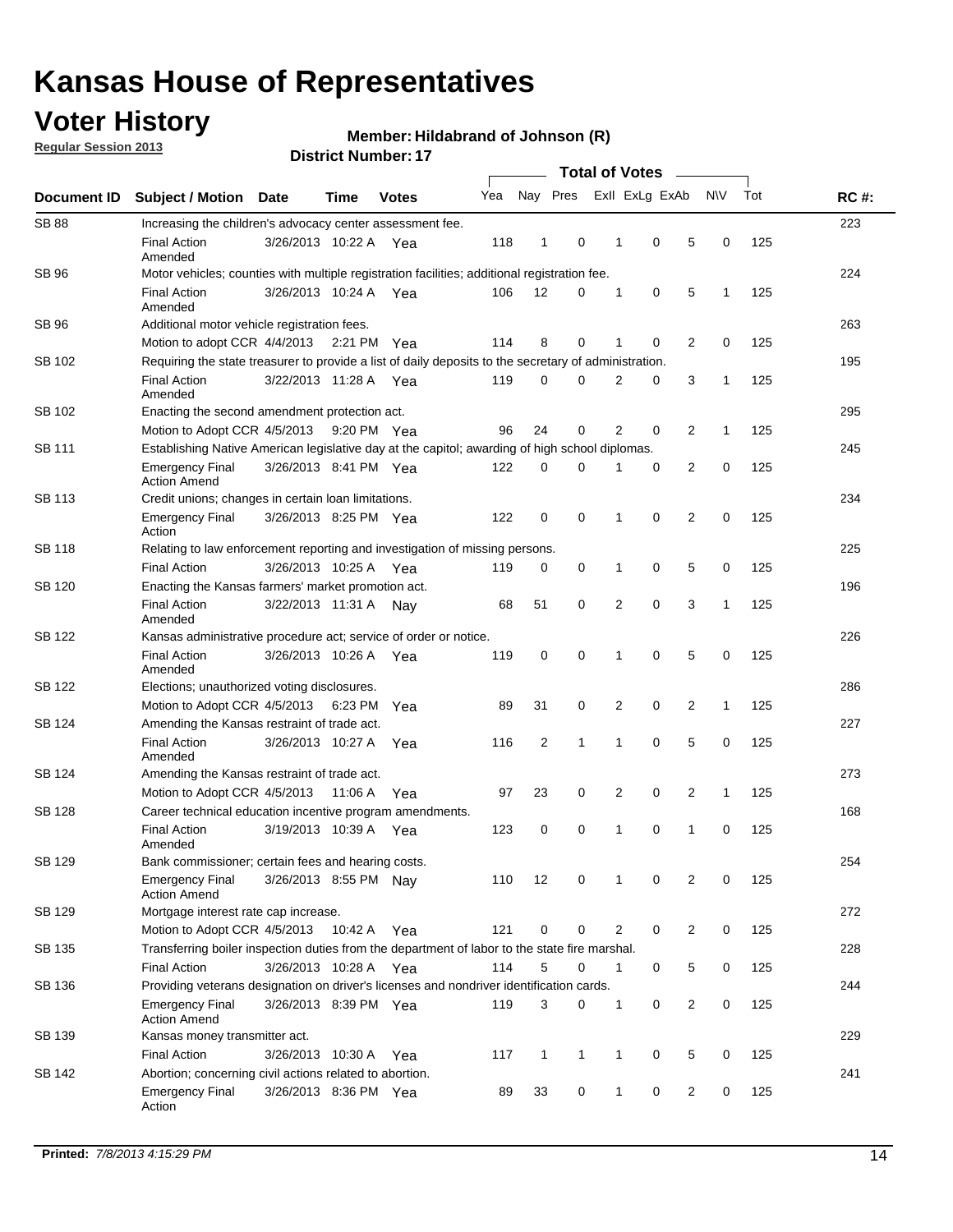## **Voter History**

**Regular Session 2013**

#### **Member: Hildabrand of Johnson (R)**

|                 |                                                                                                                                                                                                       |                                                                                                                                                                         |             |               | <b>Total of Votes</b> |          |   |                |                |                |     |     |             |  |  |  |  |  |  |
|-----------------|-------------------------------------------------------------------------------------------------------------------------------------------------------------------------------------------------------|-------------------------------------------------------------------------------------------------------------------------------------------------------------------------|-------------|---------------|-----------------------|----------|---|----------------|----------------|----------------|-----|-----|-------------|--|--|--|--|--|--|
| Document ID     | <b>Subject / Motion Date</b>                                                                                                                                                                          |                                                                                                                                                                         | Time        | <b>Votes</b>  | Yea                   | Nay Pres |   |                | Exll ExLg ExAb |                | N\V | Tot | <b>RC#:</b> |  |  |  |  |  |  |
| SB 149          | Drug screening for recipients of cash assistance and unemployment benefits.                                                                                                                           |                                                                                                                                                                         |             |               |                       |          |   |                |                |                |     |     | 239         |  |  |  |  |  |  |
|                 | <b>Emergency Final</b><br><b>Action Amend</b>                                                                                                                                                         | 3/26/2013 8:33 PM Yea                                                                                                                                                   |             |               | 106                   | 16       | 0 | 1              | 0              | 2              | 0   | 125 |             |  |  |  |  |  |  |
| SB 164          | Relating to the director of vehicles regulating providers of motor vehicle functions.                                                                                                                 |                                                                                                                                                                         |             |               |                       |          |   |                |                |                |     |     | 247         |  |  |  |  |  |  |
|                 | <b>Emergency Final</b><br><b>Action Amend</b>                                                                                                                                                         | 3/26/2013 8:43 PM Yea                                                                                                                                                   |             |               | 117                   | 5        | 0 | $\mathbf{1}$   | 0              | $\overline{2}$ | 0   | 125 |             |  |  |  |  |  |  |
| SB 164          | Relating to the director of vehicles regulating providers of motor vehicle functions.                                                                                                                 |                                                                                                                                                                         |             |               |                       |          |   |                |                |                |     |     | 268         |  |  |  |  |  |  |
|                 | Motion to adopt CCR 4/4/2013 5:32 PM Yea                                                                                                                                                              |                                                                                                                                                                         |             |               | 111                   | 9        | 0 | 1              | 0              | $\overline{2}$ | 2   | 125 |             |  |  |  |  |  |  |
| SB 166          | Insurers supervision, rehabilitation and liquidation act; derivatives.                                                                                                                                |                                                                                                                                                                         |             |               |                       |          |   |                |                |                |     |     | 206         |  |  |  |  |  |  |
|                 | <b>Final Action</b>                                                                                                                                                                                   | 3/26/2013 9:52 AM Yea                                                                                                                                                   |             |               | 119                   | 0        | 0 | 1              | 0              | 5              | 0   | 125 |             |  |  |  |  |  |  |
| <b>SB 168</b>   | Limiting nuisance actions against certain agricultural activities.                                                                                                                                    |                                                                                                                                                                         |             |               |                       |          |   |                |                |                |     |     | 169         |  |  |  |  |  |  |
|                 | <b>Final Action</b><br>Amended                                                                                                                                                                        | 3/19/2013 10:40 A Yea                                                                                                                                                   |             |               | 111                   | 12       | 0 | 1              | $\mathbf 0$    | 1              | 0   | 125 |             |  |  |  |  |  |  |
| SB 168          | Limiting nuisance actions against certain agricultural activities.                                                                                                                                    |                                                                                                                                                                         |             |               |                       |          |   |                |                |                |     |     | 264         |  |  |  |  |  |  |
|                 | Motion to adopt CCR 4/4/2013                                                                                                                                                                          |                                                                                                                                                                         |             | $2:30$ PM Yea | 110                   | 12       | 0 | 1              | 0              | 2              | 0   | 125 |             |  |  |  |  |  |  |
| SB 171          | School districts; amendments to Kansas uniform financial accounting and reporting act.                                                                                                                |                                                                                                                                                                         |             |               |                       |          |   |                |                |                |     |     | 248         |  |  |  |  |  |  |
|                 | <b>Emergency Final</b><br><b>Action Amend</b>                                                                                                                                                         | 3/26/2013 8:44 PM Yea                                                                                                                                                   |             |               | 122                   | 0        | 0 | 1              | 0              | 2              | 0   | 125 |             |  |  |  |  |  |  |
| SB 171          | School districts; amendments to Kansas uniform financial accounting and reporting act.                                                                                                                |                                                                                                                                                                         |             |               |                       |          |   |                |                |                |     |     | 285         |  |  |  |  |  |  |
|                 | Motion to Adopt CCR 4/5/2013 6:19 PM Yea                                                                                                                                                              |                                                                                                                                                                         |             |               | 63                    | 57       | 0 | $\overline{2}$ | 0              | 2              | 1   | 125 |             |  |  |  |  |  |  |
| SB 171          | Appropriations for FY 2013, FY 2014, FY 2015, FY 2016, FY 2017 and FY 2018 for various state agencies; capital<br>improvement projects; claims against the state.                                     |                                                                                                                                                                         |             |               |                       |          |   |                |                |                |     | 320 |             |  |  |  |  |  |  |
|                 | Motion to adopt CCR 6/1/2013 4:30 PM Yea                                                                                                                                                              |                                                                                                                                                                         |             |               | 63                    | 51       | 0 | 0              | 0              | 8              | 3   | 125 |             |  |  |  |  |  |  |
| SB 187          |                                                                                                                                                                                                       | Establishing the workers compensation and employment security boards nominating committee; administrative law judge<br>appointment; workers compensation appeals board. |             |               |                       |          |   |                |                |                |     |     |             |  |  |  |  |  |  |
|                 | <b>Emergency Final</b><br><b>Action Amend</b>                                                                                                                                                         | 3/26/2013 8:37 PM Yea                                                                                                                                                   |             |               | 88                    | 34       | 0 | 1              | 0              | 2              | 0   | 125 |             |  |  |  |  |  |  |
| SB 187          | Amending workers compensation law provisions; establishing the workers compensation and employment security boards<br>nominating committee; notice requirements; workplace health and safety program. |                                                                                                                                                                         |             |               |                       |          |   |                |                |                |     |     |             |  |  |  |  |  |  |
|                 | Motion to Adopt CCR 4/5/2013 11:26 A Yea                                                                                                                                                              |                                                                                                                                                                         |             |               | 89                    | 31       | 0 | 2              | 0              | 3              | 0   | 125 |             |  |  |  |  |  |  |
| SB 199          | University of Kansas medical center; midwest center for stem cell therapy.                                                                                                                            |                                                                                                                                                                         |             |               |                       |          |   |                |                |                |     |     | 235         |  |  |  |  |  |  |
|                 | Emergency Final<br><b>Action Amend</b>                                                                                                                                                                | 3/26/2013 8:26 PM Yea                                                                                                                                                   |             |               | 90                    | 32       | 0 | 1              | 0              | 2              | 0   | 125 |             |  |  |  |  |  |  |
| SB 199          | Health care; stem cell therapy and unused medications.                                                                                                                                                |                                                                                                                                                                         |             |               |                       |          |   |                |                |                |     |     | 290         |  |  |  |  |  |  |
|                 | Motion to Adopt CCR 4/5/2013                                                                                                                                                                          |                                                                                                                                                                         | 7:52 PM Yea |               | 90                    | 30       | 0 | $\overline{2}$ | 0              | 2              | 1   | 125 |             |  |  |  |  |  |  |
| SB 216          | Allowing a public building commission to acquire land for a municipal university similar to what such commission is currently<br>allowed to do for any state university.                              |                                                                                                                                                                         |             |               |                       |          |   |                |                |                |     |     | 185         |  |  |  |  |  |  |
|                 | <b>Final Action</b>                                                                                                                                                                                   | 3/21/2013 11:23 A Yea                                                                                                                                                   |             |               | 121                   | 0        | 0 | 1              | 0              | 3              | 0   | 125 |             |  |  |  |  |  |  |
| SB 246          | Reconciling amendments to certain statutes.                                                                                                                                                           |                                                                                                                                                                         |             |               |                       |          |   |                |                |                |     |     | 315         |  |  |  |  |  |  |
|                 | <b>Emergency Final</b><br>Action                                                                                                                                                                      | 5/23/2013 2:14 PM Yea                                                                                                                                                   |             |               | 111                   | 0        | 0 | 1              | 0              | 8              | 5   | 125 |             |  |  |  |  |  |  |
| <b>SCR 1604</b> | Joint rules for the Senate and House of Representatives, 2013-2014.                                                                                                                                   |                                                                                                                                                                         |             |               |                       |          |   |                |                |                |     |     | 5           |  |  |  |  |  |  |
|                 | <b>Final Action</b><br>Amended                                                                                                                                                                        | 1/28/2013 11:12 A Yea                                                                                                                                                   |             |               | 81                    | 41       | 0 | 0              | 0              | 3              | 0   | 125 |             |  |  |  |  |  |  |
| <b>SCR 1606</b> | Honoring pregnancy maintenance resource centers.                                                                                                                                                      |                                                                                                                                                                         |             |               |                       |          |   |                |                |                |     | 240 |             |  |  |  |  |  |  |
|                 | <b>Emergency Final</b><br>Action                                                                                                                                                                      | 3/26/2013 8:34 PM Yea                                                                                                                                                   |             |               | 122                   | 0        | 0 | 1              | 0              | 2              | 0   | 125 |             |  |  |  |  |  |  |